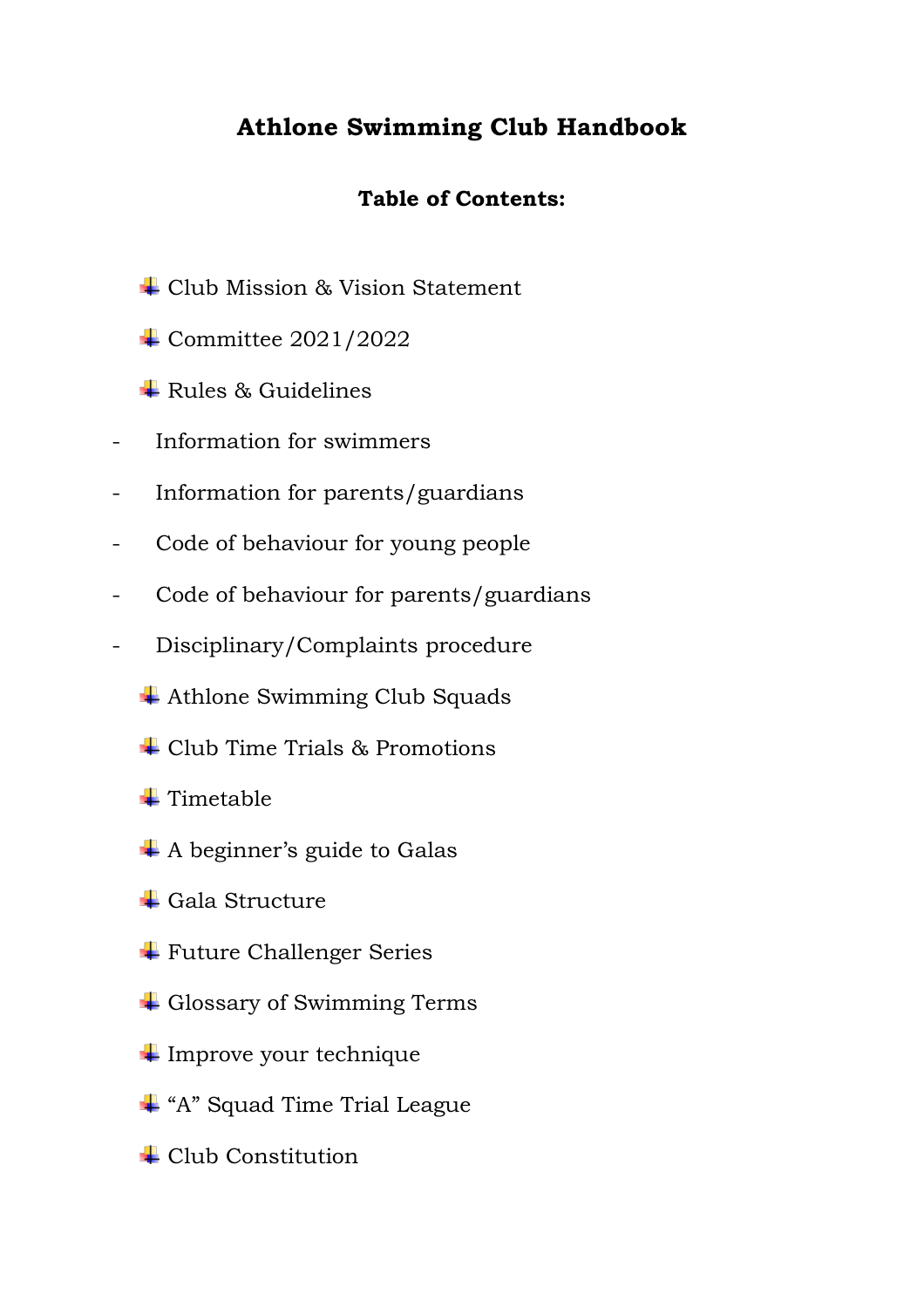#### **Club Mission Statement**

Athlone Swimming Club is dedicated to the promotion and encouragement of competitive swimming in an enjoyable and motivating atmosphere.

As competitors, our swimmers will strive towards excellence to achieve the best they can at their level of ability.

The club supports the values of fair play – respect for self, coaches, team mates and opponents.

#### **Club Vision:**

Through the sport our swimmers will have an opportunity to develop healthy behaviours and a lifelong love of swimming.

Our swimmers will develop high self-esteem, responsibility and self-motivation. Our swimmers will demonstrate teamwork, respect, trust, honesty and good sportsmanship.

#### **Committee 2021/2022**

Chairperson: Deirdre Lowe Honorary Secretary: Jane O'Neill Honorary Treasurer: Patricia Cleary Assistant Treasurer: Loretta Fagan P.R.O.: Niki Henson Committee: Una Kelly, Fergal Lynam, Edwina Connell, Denise Dolan, Michelle Flanagan

Director of Swimming: Fergal Lynam Email: ascswimdir@gmail.com Coach: Johnny Powell (086) 8358750 Childrens Officers: Ted O'Brien (087) 2187553 Jenny Moran Designated Person: Patricia Cleary (087 2596891) Education Officer (Non Committee): Verona Smyth / Patricia Rusk

| Club Captains:      | Aileen Ward, Edwin Malashnyak |
|---------------------|-------------------------------|
| Club Vice-Captains: | Sile McAuley, Alfie Coogan    |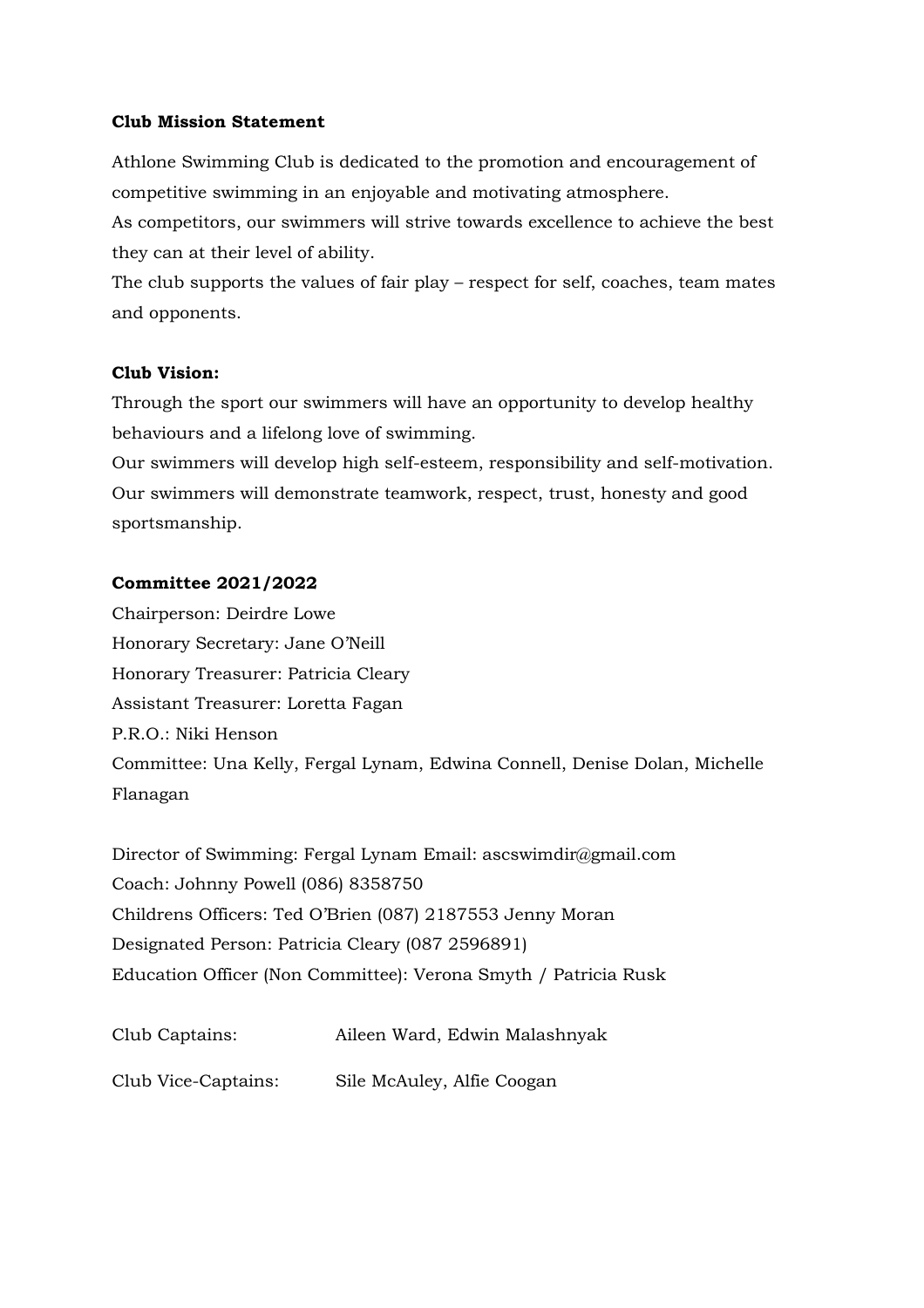Our **Club Children's Officers'** role is to liaise between the children and the committee of the club, ensuring that the children have a voice with regard to Club matters. The Club Children's Officers are available to any child or swimmer if they have a problem or a concern.

Our **Director of Swimming** role is to act as an avenue of communication between Parents and Coaches. The aim of which is to provide support and work with Parents to determine their needs on behalf of the Swimmer and communicate their needs to the Coaches. Similarly, providing support and working with the Coaches to determine their needs for the Swimmers and communicate these needs to Parents.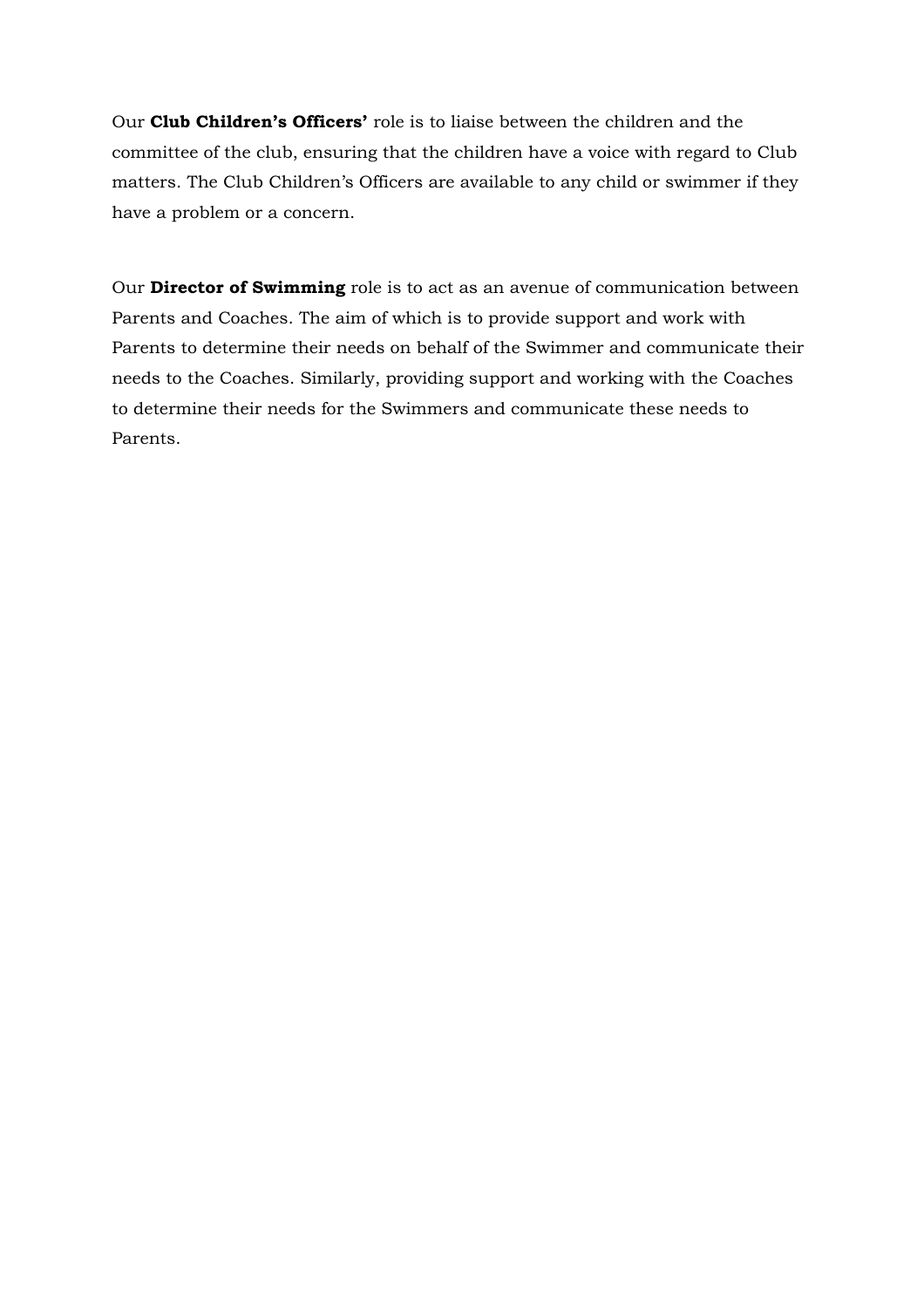# **Rules & Guidelines**

The following rules and guidelines are designed to ensure the safety of the Club members, and provide information to parents on how best to support your son/daughter while swimming in Athlone Swimming Club.

#### **Information for Swimmers**

- On joining the Club, swimmers will be told which group they are in, and the club coaches will decide progression from one group to the next. Times of the club sessions will be displayed on the Club Notice Board and information will be sent out via WhatsApp.
- Swimmers and their parent/guardian will be expected to sign a Code of Conduct at the beginning of each swimming year (September).
- Children, who are conveyed to and from the pool by their parents or other adult, should remain at the pool until they are collected. Children should not walk home alone without parental consent.
- A swimmer who complains of feeling ill may be asked to get dressed and sit in the spectator area until parent/guardian arrives. If deemed necessary, parent/guardian will be contacted.
- In order to leave a swimming session early the swimmer should present the coach with a written request signed by his/her parents.

#### **Information for Parents/Guardians**

- Adults who bring children to the pool should ensure that the session has not been cancelled before they drop their children and depart from the pool. Adults collecting children after a session should be punctual when collecting them.
- It is the responsibility of parents/guardians to ensure that the Club has upto-date phone numbers where they can be reached in the event of an emergency occurring during the duration of sessions.
- The coaching staff are responsible for swimmers throughout the Club session while swimmers are on the pool bank. Responsibility reverts to the parents once the children leave poolside to enter the changing rooms.
- Note: Be aware that the dressing rooms are available for use by the general public during and after training sessions.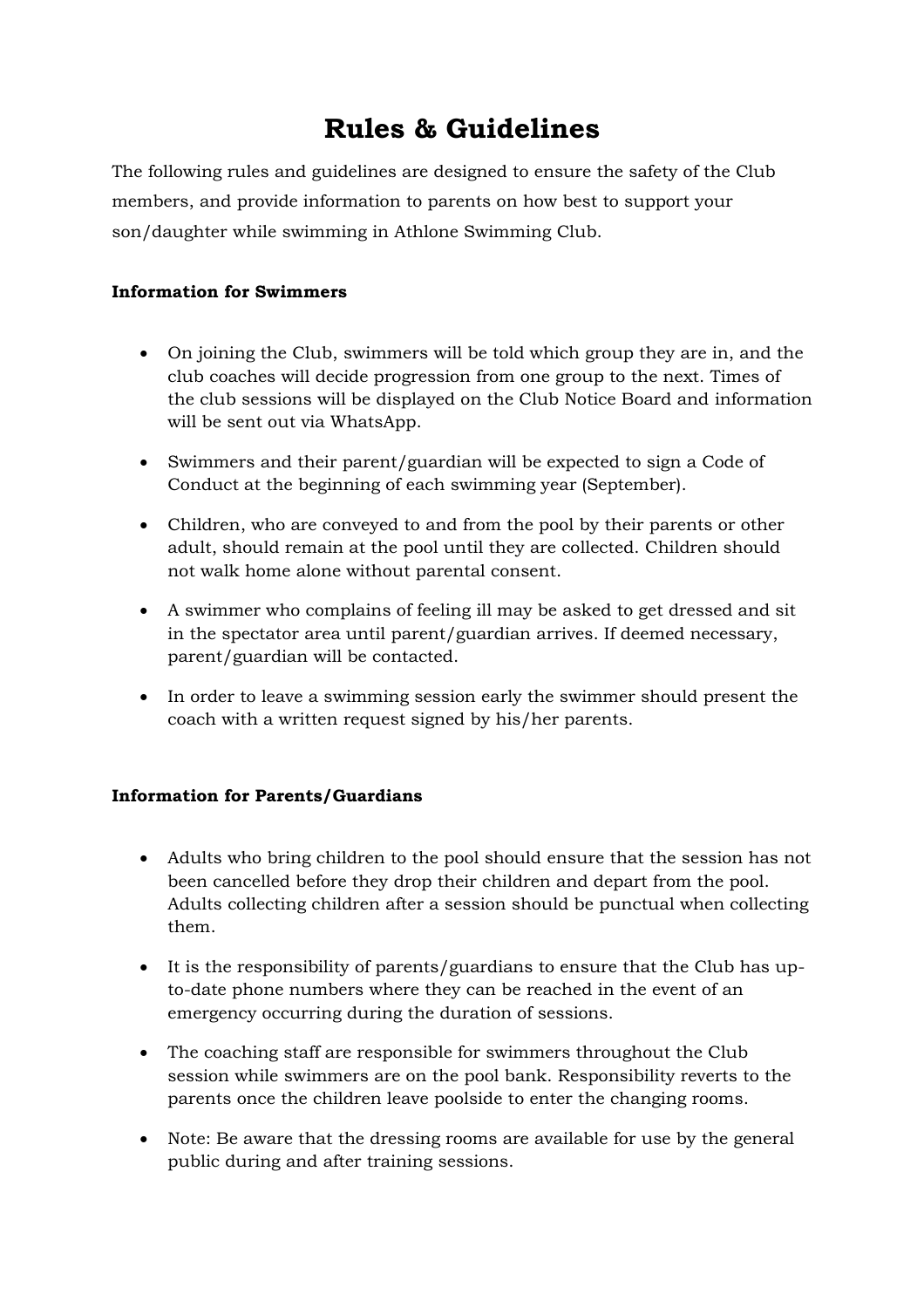- Athlone Swimming Club recommends swimmers should undergo a medical check before undertaking intensive training.
- It is mandatory for one parent/guardian of a competitive swimmer to attend a basic Officials, Safeguarding, Team Manager and Timekeeping course, which are run regularly throughout the region. Details are posted on Club Notice Board and Website. For further information contact our Education Officer.
- Swimmers may not train with an outside Coach without the express permission of the home Coach. This does not include the Connacht Skills Academy, Connacht Development Squad, Connacht Training Group or any National Squads.
- Parents must notify the Club Coach if they wish to attend a Gala that is not published on the Connacht Calendar.
- It is important to reply to club messages when requested regarding trips and/or training days to ensure inclusion.
- Parents are expected to do specified duties at Galas such as timekeeping, team manager etc. This is done on a rotational basis.
- In accordance with Swim Ireland best practice, Athlone Swimming Club operates a Parent in Attendance (PIA) rota to ensure that our children are afforded a healthy and safe environment in which to swim. Parents of Elite Squad and A Squad are expected to support this initiative and take part in this rota which can be found on the noticeboard.

#### **Coaching Sessions**

- A qualified Coach or teacher will supervise all sessions.
- Parents may spectate during sessions; they should not encroach on the poolside or interrupt the Coaches during the sessions.
- Discussion between parents and coaches should take place either before or after the session or communicate via 'Director of Swimming'.
- Coaches and teachers are familiar with the "Code of Ethics and Good Practice in Children's Sport" and "Officials' Code of Ethics".

#### **Club Trips**

• The Committee will appoint officials in charge of all Club Trips and will ensure there is a gender balance and sufficient ratio of officials to the number of swimmers. Parents must give written permission for their children to go on a Club Trip. (A special Swim Ireland form must be filled in for overnight trips).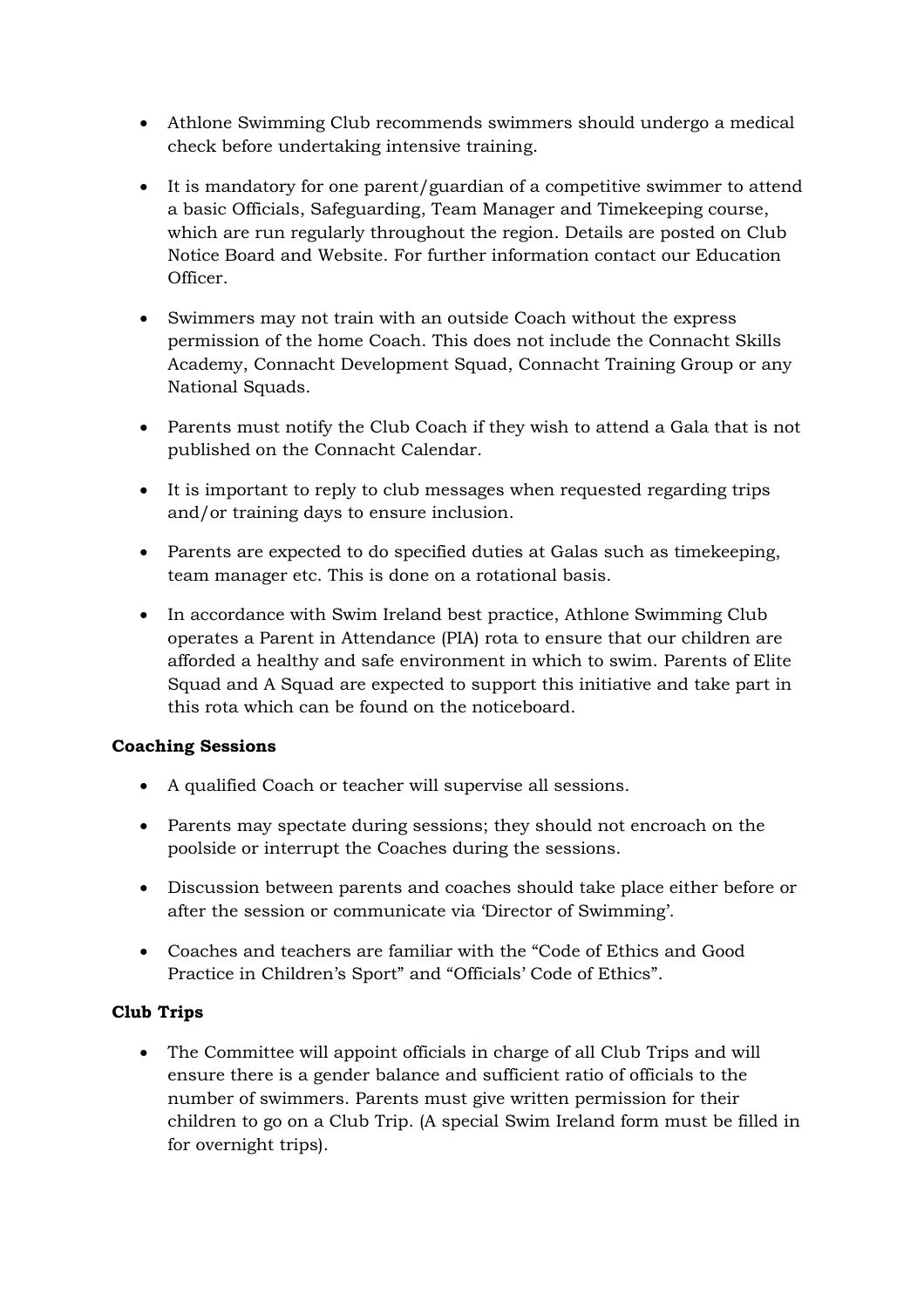- Adults in charge of swimmers who travel to galas should travel to and from the gala on the bus, and remain at the gala until all Club swimmers are ready to depart. If there are drop-off points on the return journey swimmers should not be left alone on the roadside. The bus should wait until a parent or somebody known to them collects them.
- It is important that the adult in charge has a contact phone number for every swimmer who is on an away trip.

### **The Code of Behaviour for Young People**

- As an athlete you have rights and responsibilities. The following code will help identify these for you – if you are not sure ask your parent or your Club Children's Officer to explain them.
- This is your Code, whatever your ability or wherever you take part and you should encourage others to follow it.

In your sport you should:

- Be happy, have fun and enjoy taking part and being involved in your sport
- Be treated fairly by everyone, adults and other athletes
- Feel safe and secure when you are taking part in your sport
- Be listened to and allowed to reply
- Be treated with dignity, sensitivity and respect
- Have a voice in the decisions that affect you within the Club and Swim Ireland
- Say no to something which makes you feel uncomfortable
- Train and compete at a level that is suitable for your age, development and ability
- Know that any details that are about you are treated with confidentiality

Your responsibilities are to:

- Behave in a manner that is respectful towards Swim Ireland, your region and your club.
- Treat Leaders who may be teachers, coaches, team managers, officials or other parents with respect at ALL times.
- Be fair at all times, do your best to achieve your goals but be gracious if you do not achieve them
- Respect other athletes and your opponents.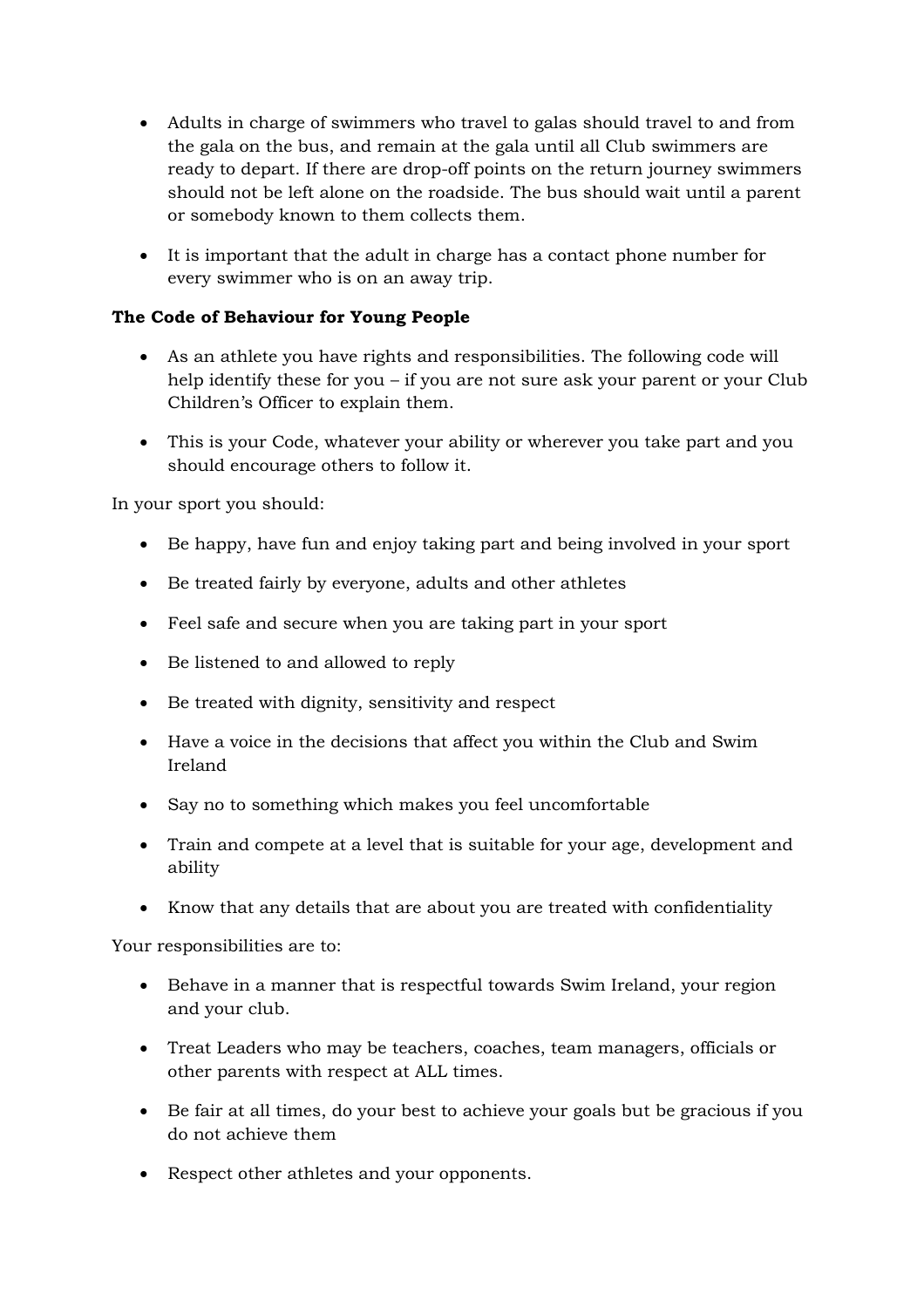- Be part of the team and respect and support other team members both when they do well and when things go wrong.
- Never bully or use bullying actions against another person. Never hurt other team members, athletes or your opponent, this includes never taking/damaging their property, never spreading rumours or telling lies about other young people or adults.
- Keep to rules and guidelines set by Swim Ireland, the Region and your Club and make sure you understand the rules.
- Swimmers should turn up on time for Club Sessions and if required should help with preparing the pool for the session.
- Take part in your sport without cheating. You are responsible for not cheating and must not allow others to force you to cheat.
- Listen to and respect decisions made by others.
- Never use violence or bad language. Do not shout or argue with leaders, team mates or opposing participants – talk to someone if you are upset or angry or if someone has caused you to be upset or angry.
- Talk with your Coach, Team Captain, Club Children's Officer or a trusted Swim Ireland member if you have any difficulties or you do not understand something within the club.
- You should never keep secrets about any person who may have caused you harm or has made you feel upset.
- Understand sport can be hard work and requires discipline to achieve your goals- you should understand the commitment and attendance needed.
- Talk through any worries or concerns with your parent and/or your Club Children's Officer
- Do not, or allow others to make you, try or take banned substances to improve your performance.

Rules specific to training sessions:

- Do not interfere with any other swimmers in the water or in the dressing rooms.
- Do not leave the pool without the coach's permission.
- Do not interfere with other people's property on poolside or in the dressing room.
- Take off all jewellery while training.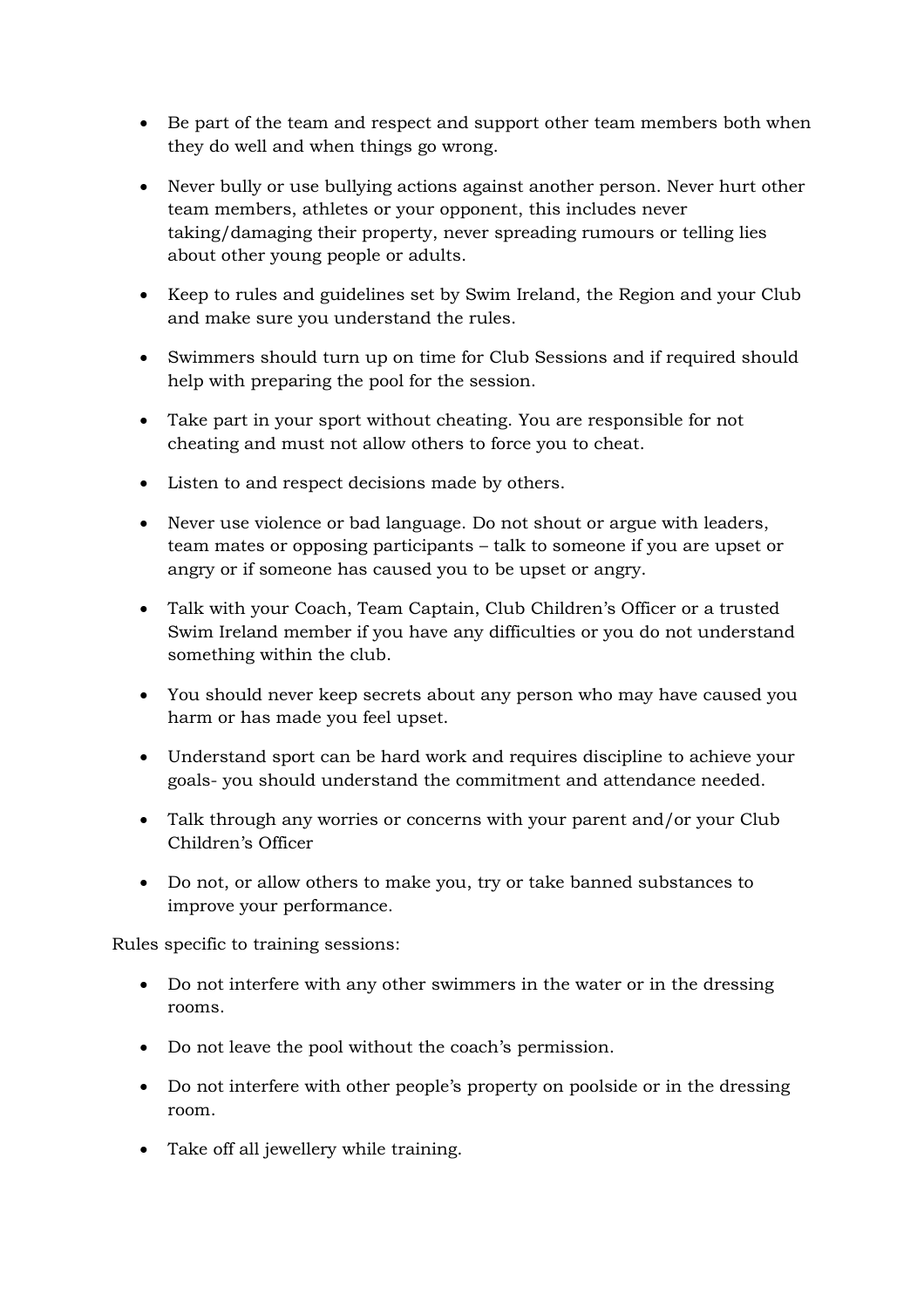- Do not run on the pool deck or in the corridor to the dressing rooms.
- Do not dive or jump into the water unless asked to by the coach.
- Do not pull on or sit on the lane ropes.
- Do not go into the Jacuzzi or the baby pool.
- Do not throw water bottles or training equipment.

#### **The Code of Behaviour for Parents/Guardians**

- You should help and support the implementation of best practise policies in your child's/children's Club by following the code below.
- Become members of the Club and contribute your time and effort in the daily running of the Club; no club can operate successfully and safely without the help of volunteers
- Understand and ensure your child/children abide by The Code for Young People
- Be available for specified duties if and when required; some duties are mandatory and form part of the procedures for safeguarding your children; some will be at the request of the Club.
- Have an awareness of and respect for Leaders and other adults and their roles within the Club.
- Respect and abide by the decisions made by the Committee and other Leaders - these should be made in the best interests of the children in the Club.
- Understand the complaints process and follow the proper procedure if you feel unjustly treated, with the knowledge that any complaint will be dealt with effectively and confidentially.
- Know your child's training and/or competitive programme, and accept it is your responsibility for delivering and collecting your child/children. Parents/guardians should ensure they do not leave their child/children waiting unsupervised at any time.
- Ensure the environment is safe and enjoyable for your child/children.
- Promote fair play and the positive aspects of sport.
- Be a role model for your children and young people by maintaining the highest standards of personal conduct and respectful behaviour in any activity related to the Club or Swim Ireland.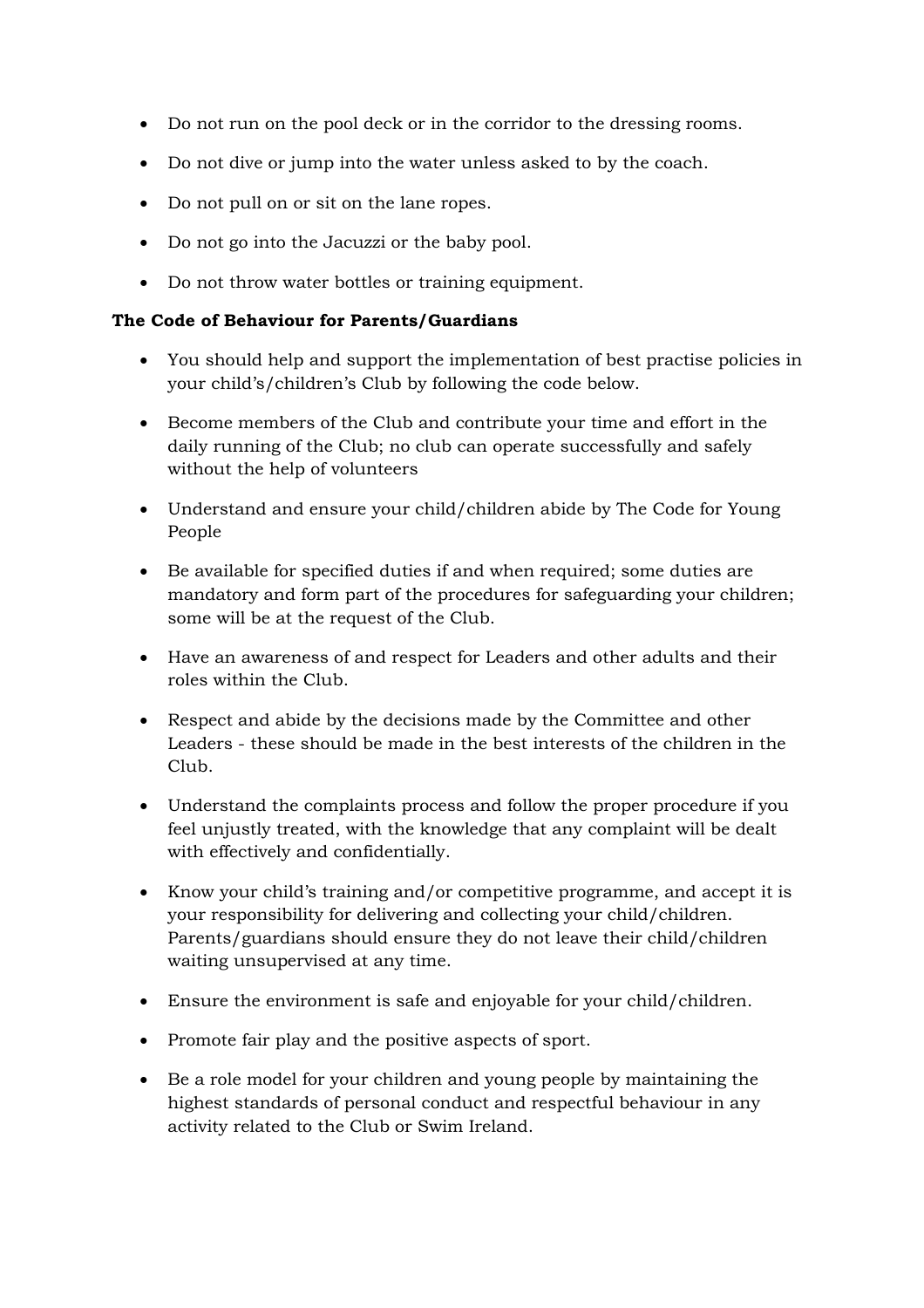- Allow your child to focus their efforts and success in terms of their goals rather than winning being the main objective
- Promote participation for children that is fun, safe and in the spirit of fair play.
- Ensure appropriate leaders are informed regarding any absenteeism, medical conditions or other relevant matters concerning your child.
- Arrange an appropriate time and place for discussing any matter with leaders and coaches - communication should not take place whilst leaders and coaches are in a position of supervision or responsible for other young people.
- You should have the opportunity to put forward suggestions and comments.
- Provide the Club and your child with emergency contact information and to be reasonably available in case of emergency.
- Abide by the procedures and policies of Swim Ireland with regard to the use of mobile phones, any type of camera and videoing equipment.
- Be aware and abide by the Code of Ethics, this document, the rules and constitution of Swim Ireland and the rules and constitution of your own Club.
- When the Code of Behaviour is not adhered to, a member may be disciplined according to the Club Disciplinary Procedure.

#### **Disciplinary/Complaints Procedure**

- Any minor offence by any swimmer will receive a verbal warning by the coach/official in charge on the bank, and the name of the swimmer and misdemeanour will be recorded in a book.
- When any child's name goes into the book three times the parents will be contacted and the issue will be discussed between coach and parents to prevent further breaches.
- If after the parents have been notified, the child continues misbehaving, then the coach/official will bring this problem to the attention of the Complaints and Disciplinary Committee, which could lead to expulsion from the Club.
- Any major offence by any member will automatically be brought to the attention of the Complaints and Disciplinary Committee.
- Complaints from Club members should be put in writing to the Club Secretary, who will forward it to the Complaints and Disciplinary Committee.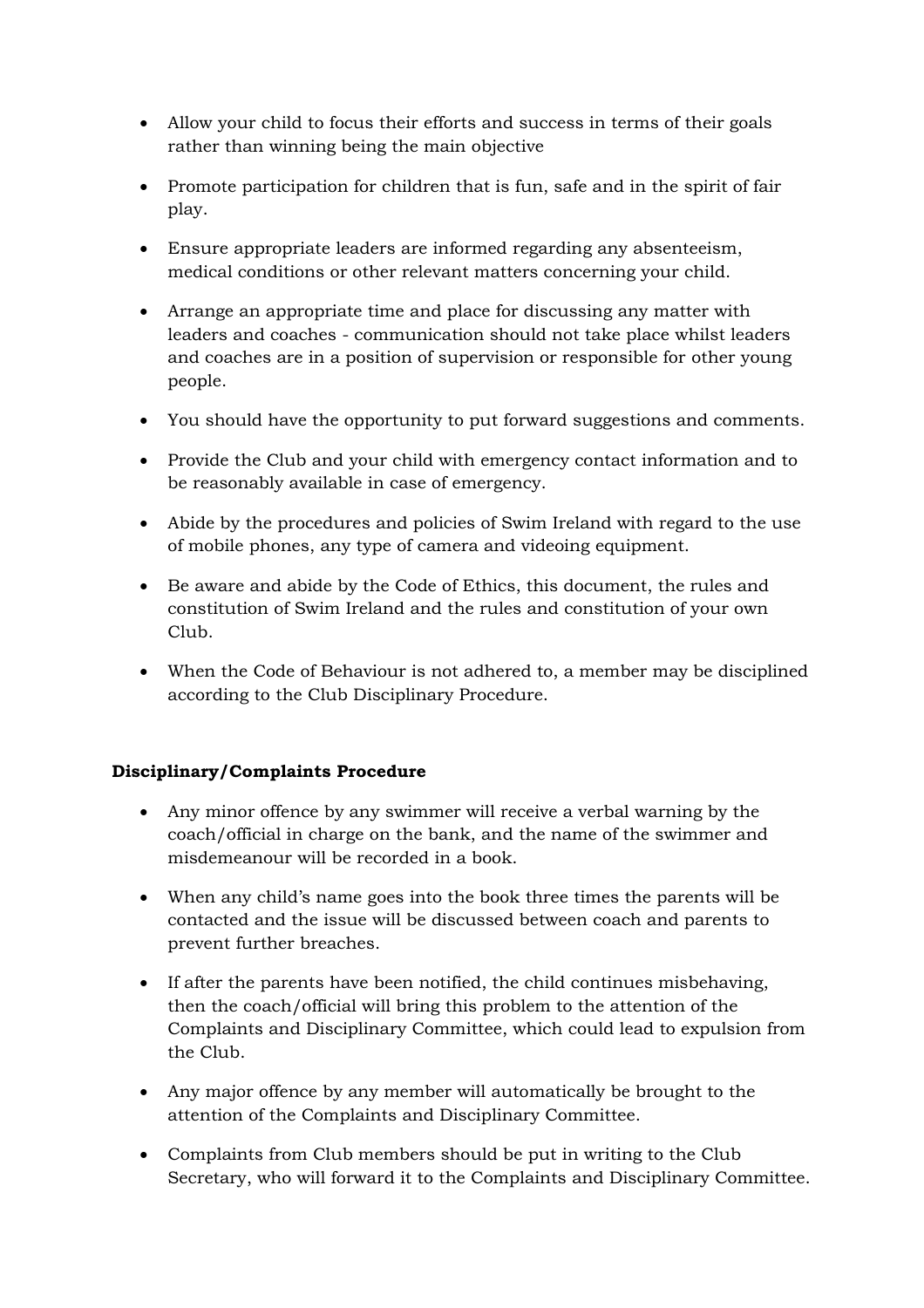• Complaints to the Complaints and Disciplinary Committee will be dealt with expeditiously and in accordance with Swim Ireland guidelines. (Links below)

**Link to:** [https://www.swimireland.ie/files/images/general/Swim-Ireland-CD-](https://protect2.fireeye.com/v1/url?k=e573e991-bae8d0bc-e573a90a-8692dc8284cb-5af0ada7d3fe9a16&q=1&e=526bdae7-97b1-4516-9c43-5ff05e547d78&u=https%3A%2F%2Fwww.swimireland.ie%2Ffiles%2Fimages%2Fgeneral%2FSwim-Ireland-CD-Rules-and-Procedures-2018.pdf)[Rules-and-Procedures-2018.pdf](https://protect2.fireeye.com/v1/url?k=e573e991-bae8d0bc-e573a90a-8692dc8284cb-5af0ada7d3fe9a16&q=1&e=526bdae7-97b1-4516-9c43-5ff05e547d78&u=https%3A%2F%2Fwww.swimireland.ie%2Ffiles%2Fimages%2Fgeneral%2FSwim-Ireland-CD-Rules-and-Procedures-2018.pdf)

**Link to:** [ASC Constitution](https://0dff072d-1be8-49c8-b743-585baf54cd56.filesusr.com/ugd/cadc2b_fff492d245a3497eb56fda12158d9e94.pdf)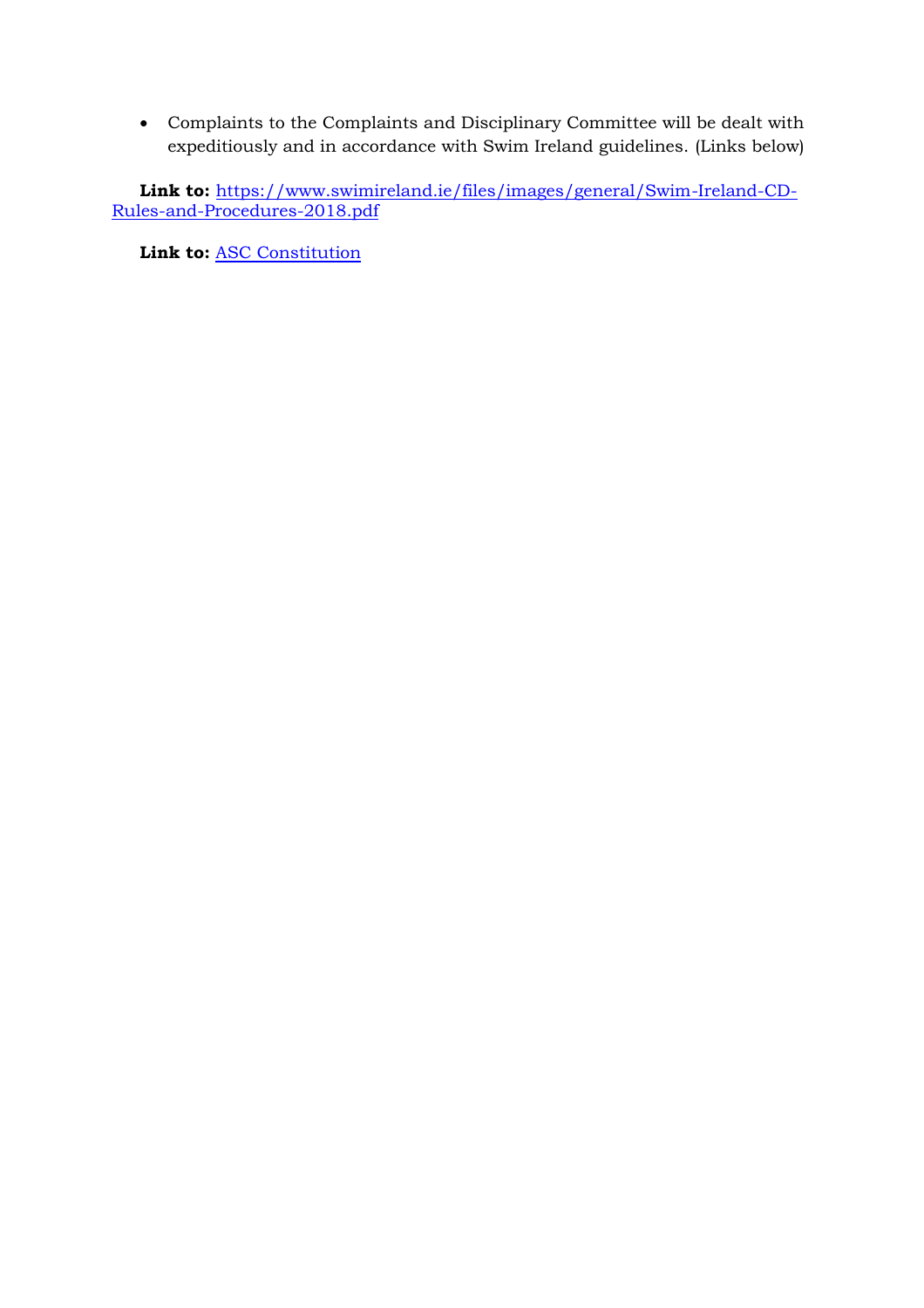## **Athlone Swimming Club Squads**

**Development JUNIOR** – 1:00 – 1.40 pm: This group caters for six- to nine-yearolds who must be able to complete one width of the pool in frontcrawl and backcrawl and will introduces swimmers to the deep end for the first time. Technique will be taught on all four strokes and this will also incorporate simple dives and turns. Promotion from this group will be based on qualifying times – the coaches at their discretion may promote a swimmer they feel is showing potential in another stroke other than freestyle. For any other information you require you can contact Johnny at 086 8358750.

**Development SENIOR** – 1.45 – 2.25 pm: This group caters for swimmers with ages ranging from ten to fifteen years of age who can comfortably complete 200 metres. All aspects of swimming will be included and this group is ideal for anyone who want to race, earn promotion, or just want to stay fit. Swimmers in this group are entitled to compete in Regional Development Meets and information regarding these competitions will be given out by the coach on poolside or via the squad WhatsApp group. There is no obligation to compete at these galas as we understand not everyone enjoys competition.

**Junior Squad:** Competitions open to this group are Minor Schools Gala, Future Challenger Series (refer to Gala information TABLE 3 BELOW ) and Community Games. Generally, we expect swimmers to remain in this group for at least one year and a swimmer must be eight years old or over before they can progress into the 'A' Squad. Promotion out of this group will be decided by time trial.

**'A' Squad:** This squad will train 3 times a week. Swimmers are expected to swim distances ranging from 25 metres to approximately 800 metres. All aspects of training will be covered, with a larger emphasis now being placed on fitness levels. Swimmers will be expected to participate in competition throughout the year. Swimmers aged 10, 11 and 12 will swim in the Future Challenger Series and Swimmers aged 13 and over may compete in the Regional Aspiring Champions Meets. **(Link to Future Challenger band qualifying times can be found on [https://www.swimconnacht.com/\)](https://www.swimconnacht.com/).** In certain cases, a swimmer may be asked to swim on a relay in an Aspiring Champions Meet competition.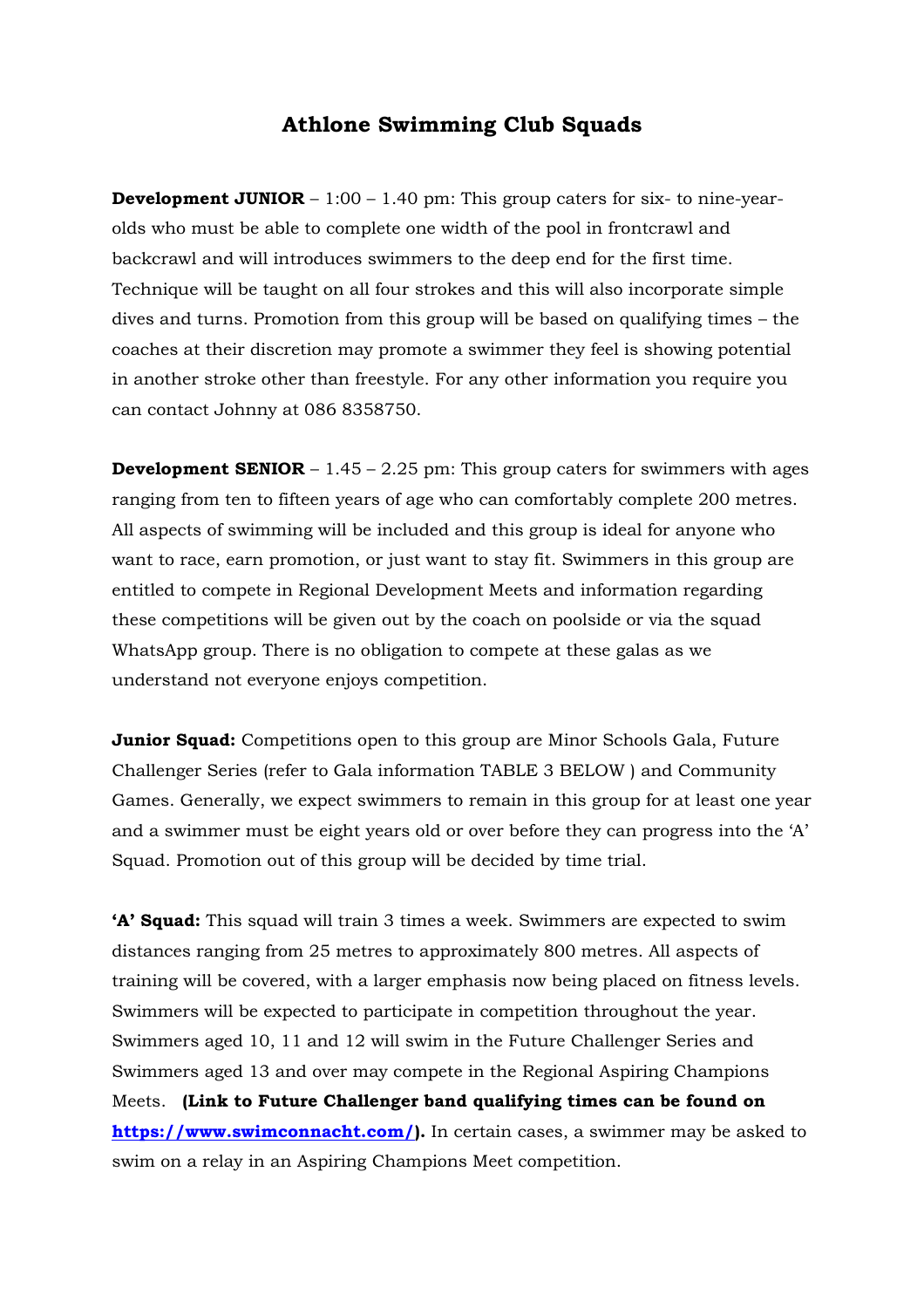**Elite Squad:** This group comprises of swimmers ranging in talent from a good Connacht standard up to International level. Swimmers now train 7 times a week and will attend Galas countrywide and abroad. Fitness levels will be of the highest standard and ages range from 11 upwards. The aim for this group is to qualify for the Irish Summer National Championships or the Irish Open Long and Short Course Championships.

#### **(Link to Qualifying Times can be found on**

**[https://www.swimireland.ie/competitions-events/competition-information\)](https://www.swimireland.ie/competitions-events/competition-information)**

#### **Club Time Trials & Promotions**

Time Trials will be run every term to determine who is promoted from our Development Squad to our Junior and 'A' Squads. Swimmers may also qualify for promotion if the appropriate times are reached at official qualifying galas.

#### **How do I get promoted to the Junior Squad**

The following are guidelines for promotion: 6, 7, 8 and 9-year-olds may qualify for the Junior Squad by competing in a 25 metre Time Trial. All other age groups must compete in a 50 metre Time Trial to win promotion to the "A" Squad. There will also be two 100 metre Time Trials during the year for swimmers aged 10 and over. Please note that these qualifying times do not guarantee promotion as there may not be enough spaces to cater for all swimmers.

|         | 25 metres Frontcrawl       | 50 metres Frontcrawl          |
|---------|----------------------------|-------------------------------|
|         | 6 years 30 seconds & under | 10 years 42 seconds & under   |
| 7 years | 26 seconds & under         | 11 years 37 seconds & under   |
| 8 years | 24 seconds & under         | 12 years 35 seconds & under   |
| 9 years | 20 seconds & under         | 13 years + 33 seconds & under |
|         |                            |                               |

Any swimmer who shows ability in another stroke may, at the discretion of the coaches, be promoted to a higher group.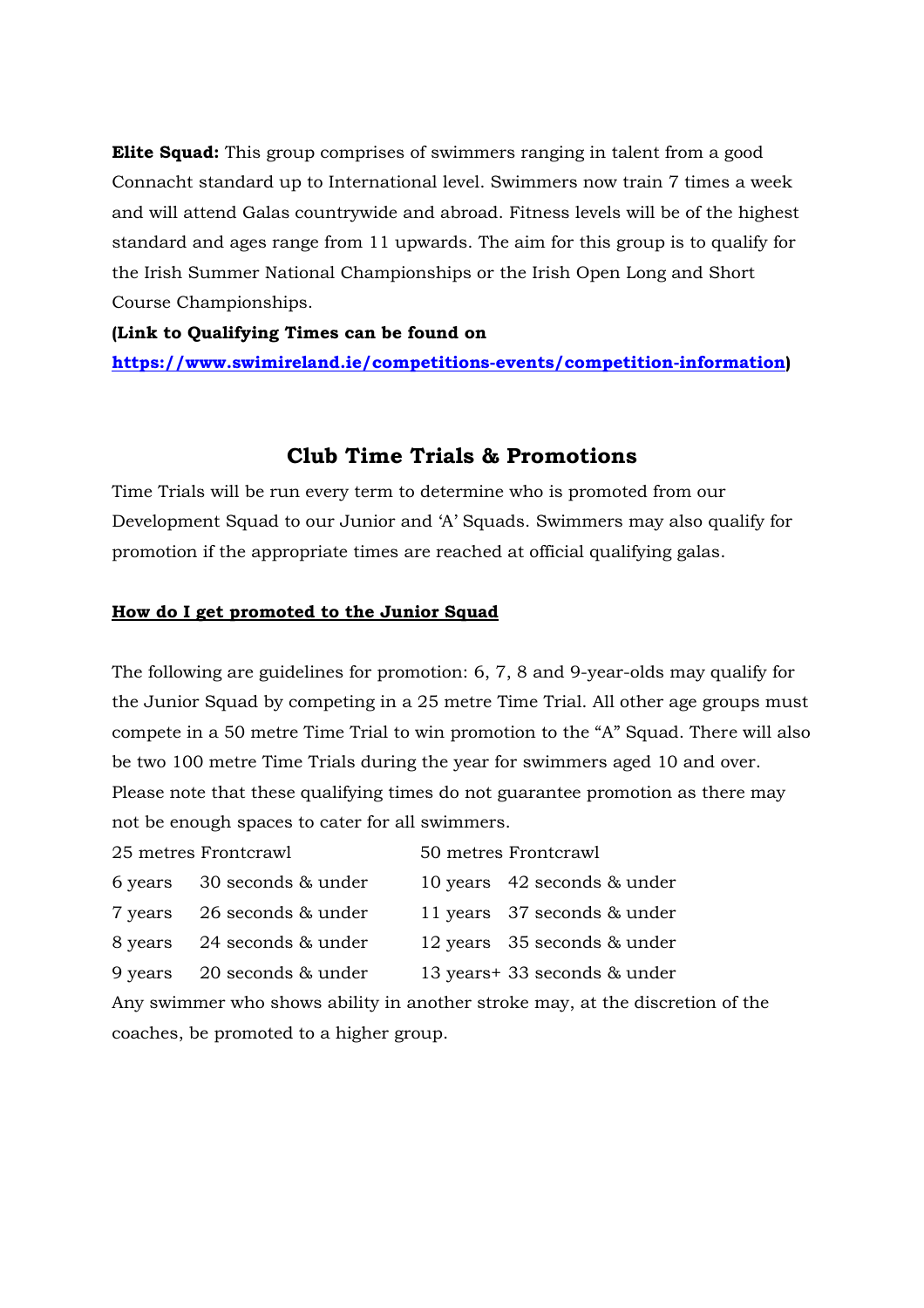#### **How do I get promoted to the A Squad**

Promotion into our 'A' Squad will be based on a time trial and qualifying times. If you have any queries, you can contact Johnny at 086 8358750. To be promoted from our Junior Squad into our 'A' Squad, a swimmer has to be in the Junior Squad for at least one year and be at least 8 years of age. At our Time Trial the standard for promotion is 46 seconds for 50 metres frontcrawl at age 8, and 43 seconds for 9 years of age and over.

#### *100 metre Time Trial*

The Club will hold two 100 metre Time Trials for Development Squad swimmers aged 10 years and over. Gold, Silver and Bronze awards will be presented to swimmers achieving the standard time for their ages (see below). Any swimmer who achieves the Gold standard will be promoted into the 'A' Squad.

| Age      | Gold | Silver | <b>Bronze</b> |
|----------|------|--------|---------------|
| 10 years | 1:34 | 1:44   | 1:54          |
| 11 years | 1:30 | 1:40   | 1:50          |
| 12 years | 1:26 | 1:36   | 1:46          |
| 13 years | 1:22 | 1:32   | 1:42          |
| 14 years | 1:20 | 1:30   | 1:40          |
| 15 years | 1:18 | 1:28   | 1:38          |
| 16 years | 1:14 | 1:24   | 1:34          |

### **How do I get promoted to the Elite Squad**

For promotion to the Elite Squad swimmers must achieve the Division 2 qualifying time based on the following Summer's Division 2 standards. Swimmers must be a minimum of 11 years to qualify for the Elite Squad.

An extra Sunday morning session will be provided for any swimmer aged 10 and over who achieves a Division 2 Summer Championship time plus 5 seconds for their age group on any event from 100 **metres upward.** 

#### **(Link to Qualifying Times can be found on**

**https://www.swimireland.ie/competitions-events/competition-information)**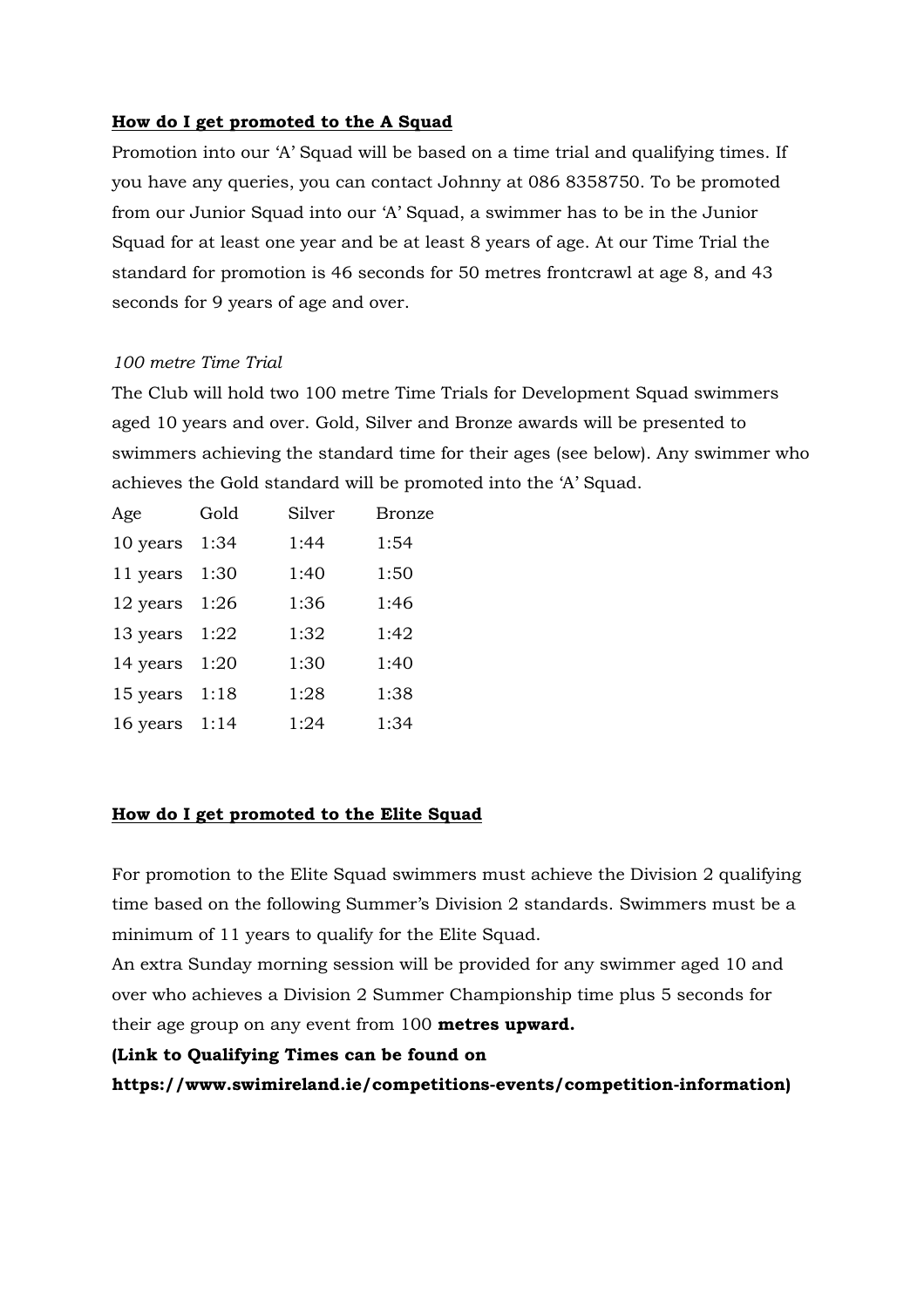## **ATHLONE SWIMMING CLUB TIMETABLE**

| Group        | <b>Elite</b>     | A                | Junior           | Development          |
|--------------|------------------|------------------|------------------|----------------------|
|              |                  |                  |                  |                      |
| Mon          | $5.50 - 7.20$ pm |                  |                  |                      |
| <b>Tues</b>  | $5.45 - 7.10$ am |                  |                  |                      |
| Wed          | $5.45 - 7.10$ am | $5.50 - 7.20$ pm | $5.50 - 7.20$ pm |                      |
| <b>Thurs</b> |                  |                  |                  |                      |
| Fri          | $5.45 - 7.10$ am | $3.45 - 4.45$ pm | $4.50 - 5.50$ pm |                      |
|              | $4.50 - 5.50$ pm |                  |                  |                      |
| <b>Sat</b>   | $5.45 - 7.50$ am | $6.30 - 8.00$ pm | $6.30 - 7.30$ pm | Jun $1.00 - 1.40$ pm |
|              |                  |                  |                  | Sen $1.45 - 2.25$ pm |
|              |                  |                  |                  |                      |
| Sun          | $7.30 - 9.55$ am |                  |                  |                      |
|              |                  |                  |                  |                      |

- Parents of swimmers are required to participate in a rota for supervision of all sessions.
- Parents of competitive swimmers are required to time keep at galas.
- Parents of swimmers who are attending competitions will be required to complete a Team Manager's Course.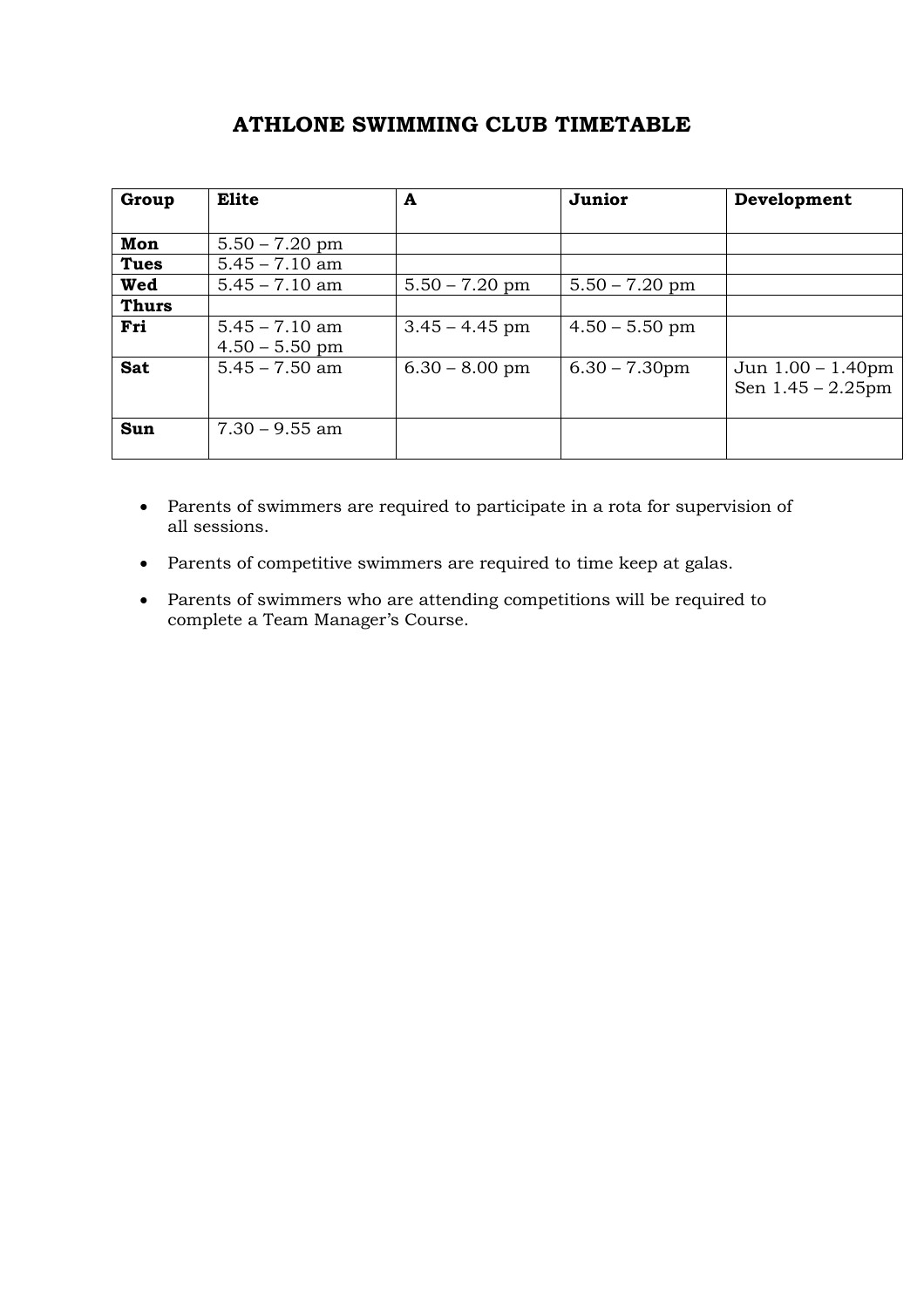# **A Beginners Guide to Galas**

#### **Registering for a Gala:**

- Gala dates, location and times are always displayed on the notice board, the Club website and relevant squads notified through the squad group WhatsApp.
- All gala entries to be completed via the Club website gala entry system [portal.](https://www.athloneswimmingclub.com/eventsandbooking)
- The preferred payment for galas is via the Club website gala entry system [portal,](https://www.athloneswimmingclub.com/eventsandbooking) as this reduces administration and provides full visibility/transparency of all transactions. If for any reason this is not possible please make contact with the Club treasurer.

#### **Day of Gala:**

Gear needed:

- Warm up togs and Racing togs.
- Tracksuit and T-shirt.
- Flip-flops.
- 2 pairs of goggles.
- 2 towels.
- Club hat and spare hat.
- Club hat to be worn during war-up and race, to enable the coach to get all times.

#### **Programme:**

• Upon arriving, it is advisable to purchase a programme which details the order of events and lists all swimmers taking part.

#### **Warm Up:**

- Swimmers should change, check in with the team manager or coach and join the practice swim before the gala starts.
- This is called the warmup and can be very busy.
- Before the warmup ends, certain lanes will be dedicated to practicing dives.
- It is vital that swimmers participate in the warmup, as it helps prevent injury and allows swimmers to become familiar with the lanes and turn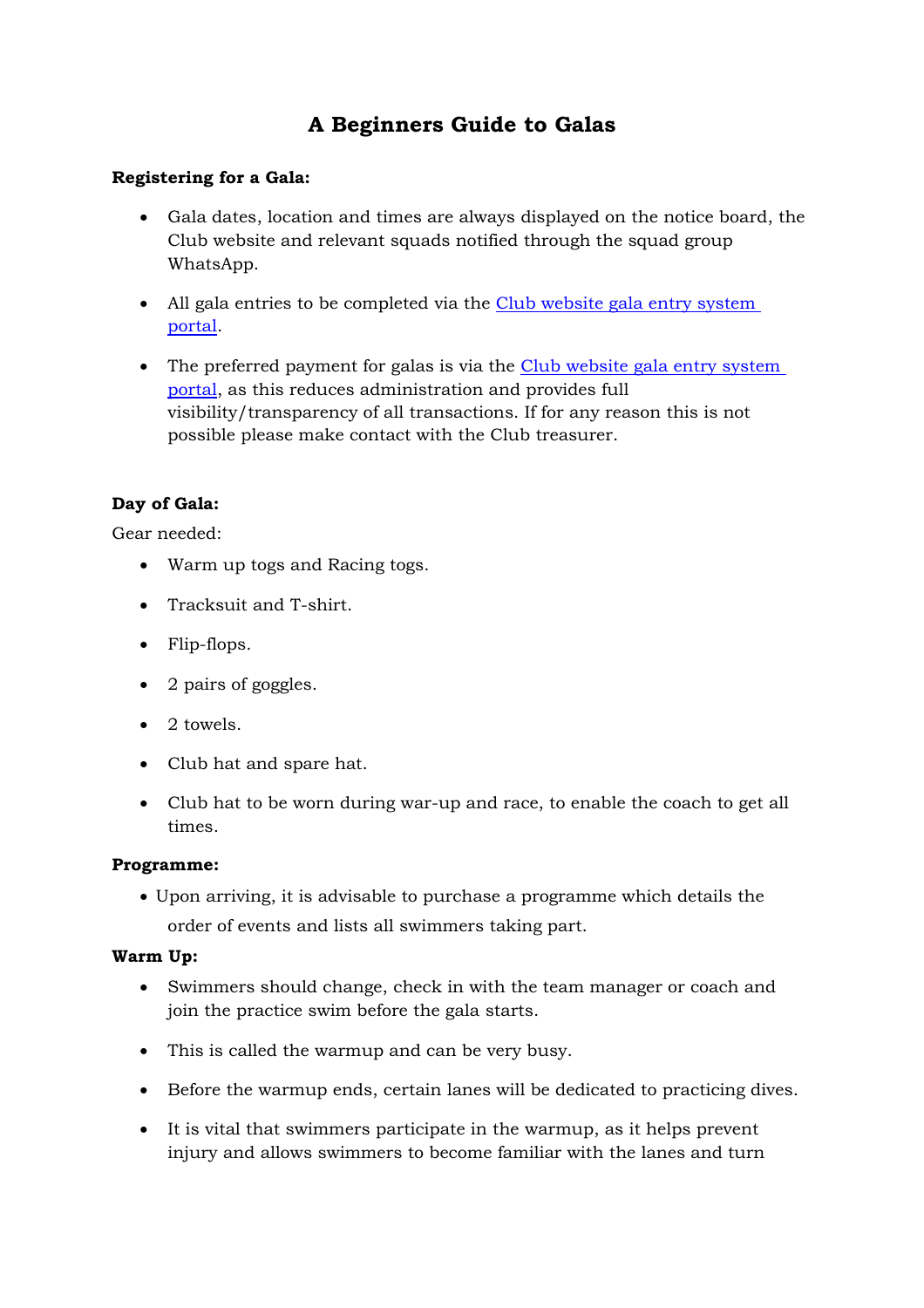markings. Swimmers should complete 1 x 800 free, 2 x 100 kick, 2 x 50 build, 1 x 100 DPS.

- When doing a sprint, raise your hand to get coaches attention.
- Remember the coach can only get one split at a time. Report back to coach quickly for feedback.
- Warm up sessions are separate for boys and girls.
- After the warm up, get changed quickly and report back to poolside.

#### **Food / Drink:**

- Eat a normal breakfast in the morning, i.e. cereal, toast, tea etc.
- Bring some wholemeal sandwiches or pasta and do not eat directly before a race
- Avoid sweets and fizzy drinks.
- Make sure to drink plenty of water or sports drink throughout the day.

#### **Event Call Up:**

• Swimmers will be asked to gather in a designated area of the pool to line up for their chosen events, where they will be told what heat and what lane they are in.

#### **Seeding:**

- Swimmers are seeded for each event based on their previous results.
- All events run from slowest to fastest times and there are benches reserved for the swimmers to line up on.
- NT means the swimmer has No previous Time and is placed near the start of the event.
- Girls and boys swim in separate events.

#### **Race Rules:**

- The starter will blow three short whistles to get timekeepers attention, then one long whistle to signal the swimmers to climb onto blocks or enter the water and prepare to start the race.
- If, after starting a race and a has broken, the race will continue and the swimmer will be disqualified after the race is over
- On Butterfly and Breaststroke turns, swimmers must touch with 2 hands, and the same applies at the finish. A one hand touch will lead to disqualification.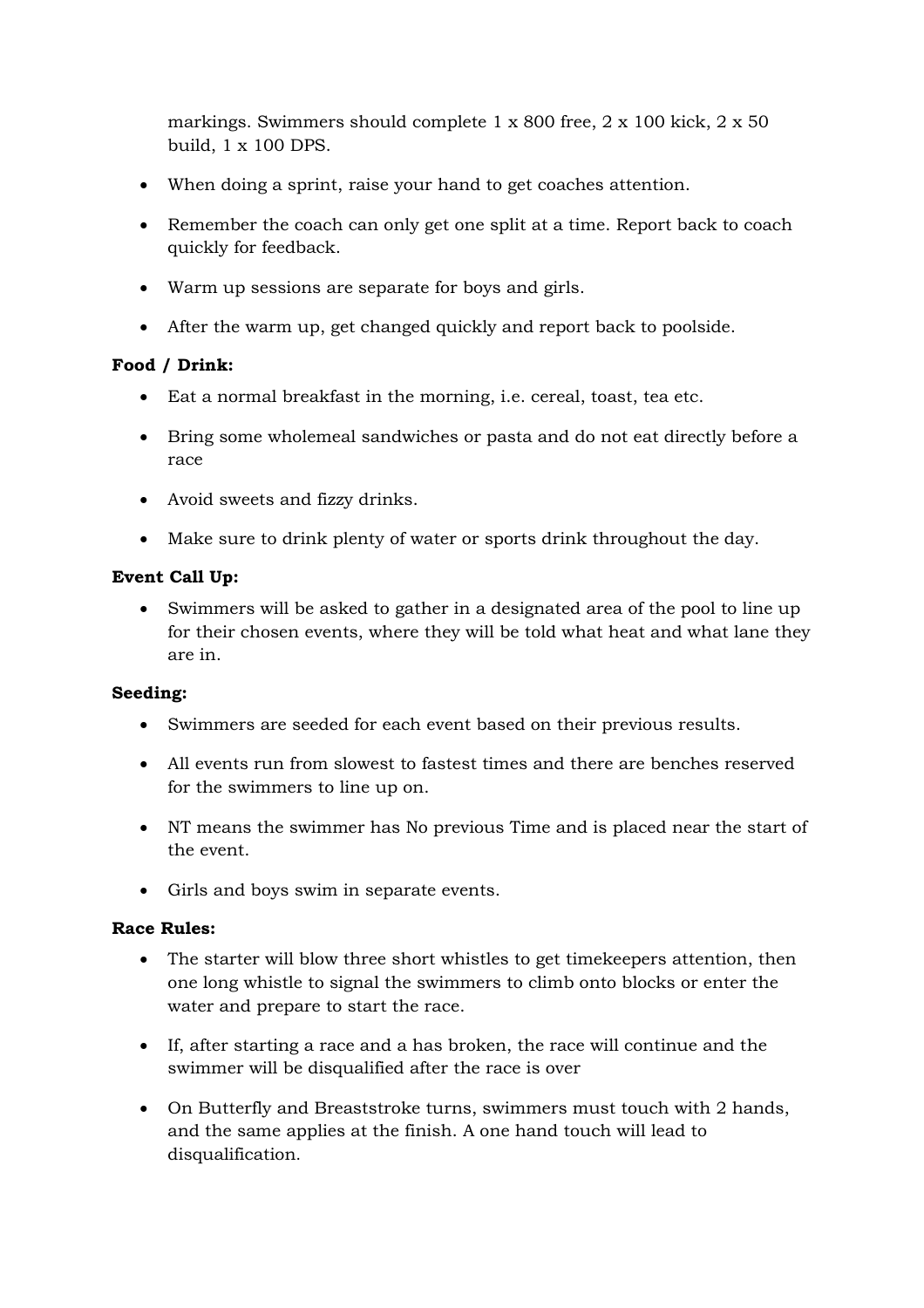#### **Getting a time:**

- Swimmers will see their times on a scoreboard (if available) next to their lane number. This is called getting a time.
- This becomes the swimmers official time when it is confirmed by Swim Ireland.
- As swimmers go to more galas they may try to get a faster time and can see the progress they are making.
- All times are printed out on the day of the gala and posted on a wall for everyone to see.
- As swimmers get used to competitions, they will need to get to know about A and B times. Future Challenger Series TABLE 3
- Please note that there are different times for boys and girls and for different age groups.

#### **(Link to Qualifying Times can be found on https://www.swimconnacht.com/)**

#### **General**

- Stay in the Pool Complex at all times and obey the Pool rules.
- Report to the coach after each race, for splits and corrections.
- Do not leave money, or valuables such as mobile phones, unattended in the dressing rooms.
- Bring food.
- If you cannot attend the gala for whatever reason please make contact with the team manager or coach on the day

#### **Swimming Galas**

Athlone Swimming Club are part of the Connacht(East) region of Swim Ireland and the Regional Development Meets are hosted with the other clubs in this area – St Comans Roscommon, Ballinasloe, Carrick on Shannon and Longford. Galas offer the chance for swimmers, of various ages, to achieve an official time for their swim.

**Meets or Galas are categorized as follows: Please see Table 1 and 2 for all Gala structures**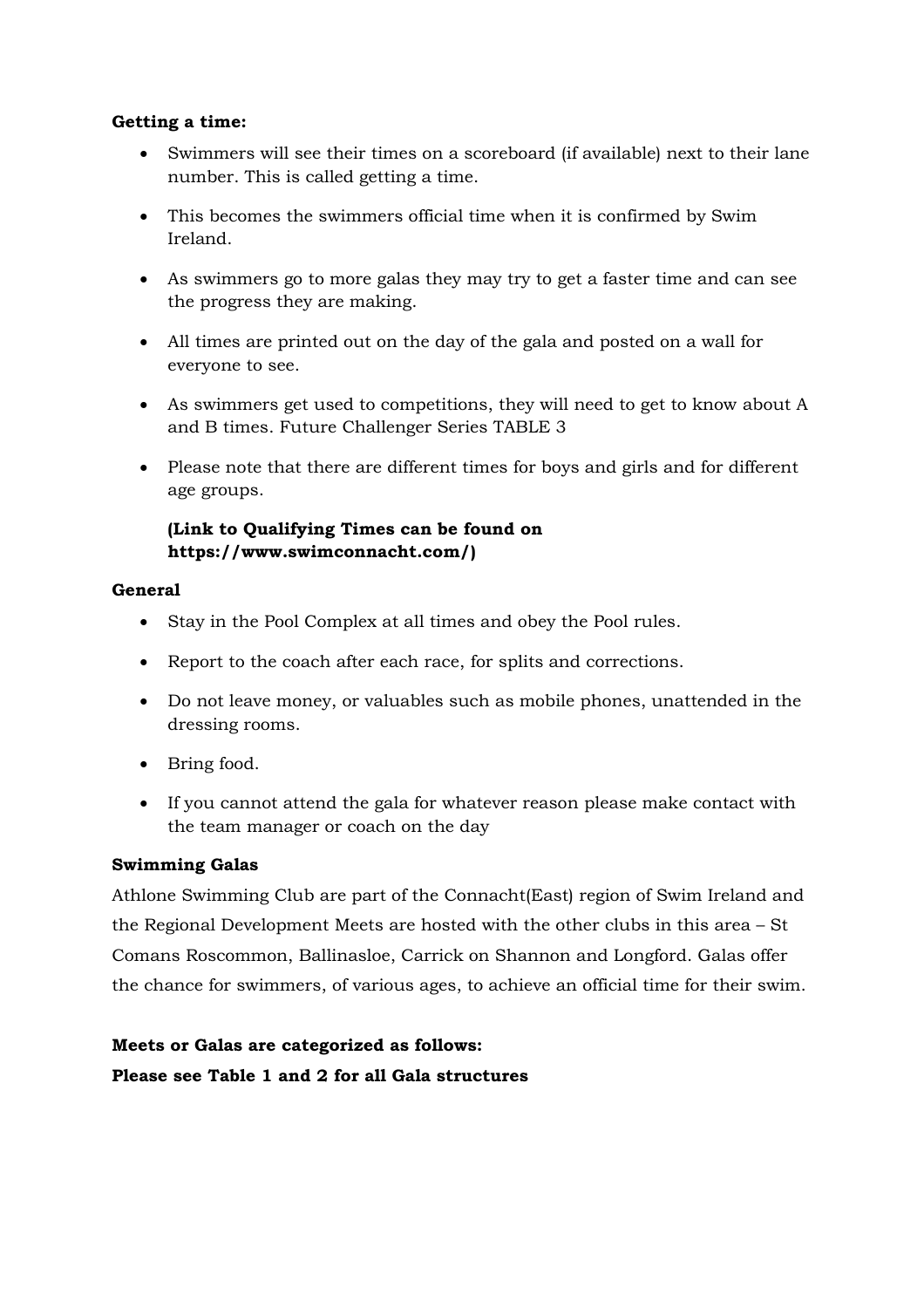# ATHLONE SWIM TEAM NEW GALA STRUCTURE Table 1

| <b>TABLE 1</b>        | Regional           | Regional          | <b>Regional S.C</b>  |
|-----------------------|--------------------|-------------------|----------------------|
|                       | <b>Future</b>      | <b>Aspiring</b>   | and L.C              |
|                       | <b>Challenger</b>  | <b>Champions</b>  | <b>Championships</b> |
|                       | <b>Series</b>      | <b>Series</b>     |                      |
|                       |                    |                   |                      |
| Former name           | Development        | Level 3 or 'A'    | No Change            |
|                       | meet or graded     | Galas             |                      |
|                       | Galas              |                   |                      |
| What groups can       | Junior Squad, ''A' | A Squad and Elite | A Squad and Elite    |
| compete               | Squad and Elite    | group swimmers    | swimmers             |
|                       | group swimmers     |                   |                      |
| Age Group             | Only swimmers      | All swimmers      | All swimmers         |
|                       | aged 10, 11 and    | aged 13 years or  | aged 13 years        |
|                       | 12 may compete     | over              | and over             |
| <b>Individual Age</b> | 10-year boys and   | Boys $13 - 14$    | Boys 13 - 16         |
| Group                 | girls              | Girls $13 - 14$   | Girls 13 - 15        |
| breakdown             | 11-year boys and   | Boys 15 plus      | Boys 17 plus         |
|                       | girls              | Girls 15 plus     | Girls 16 plus        |
|                       | 12-year boys and   | This to be fully  |                      |
|                       | girls              | confirmed         |                      |
| Events                | 10-year 4 x 50,    | All 50 metre      | All 50 metre         |
|                       | 100 im and 25      | events and full   | events and full      |
|                       | metres kick        | Olympic           | Olympic              |
|                       | 11-year 50 fly, 3  | programme         | programme            |
|                       | x100, 200 im and   |                   |                      |
|                       | 25 metres kick     |                   |                      |
|                       | 12-year 4 x 100,   |                   |                      |
|                       | 200 free, 200 im   |                   |                      |
|                       | 25 kick            |                   |                      |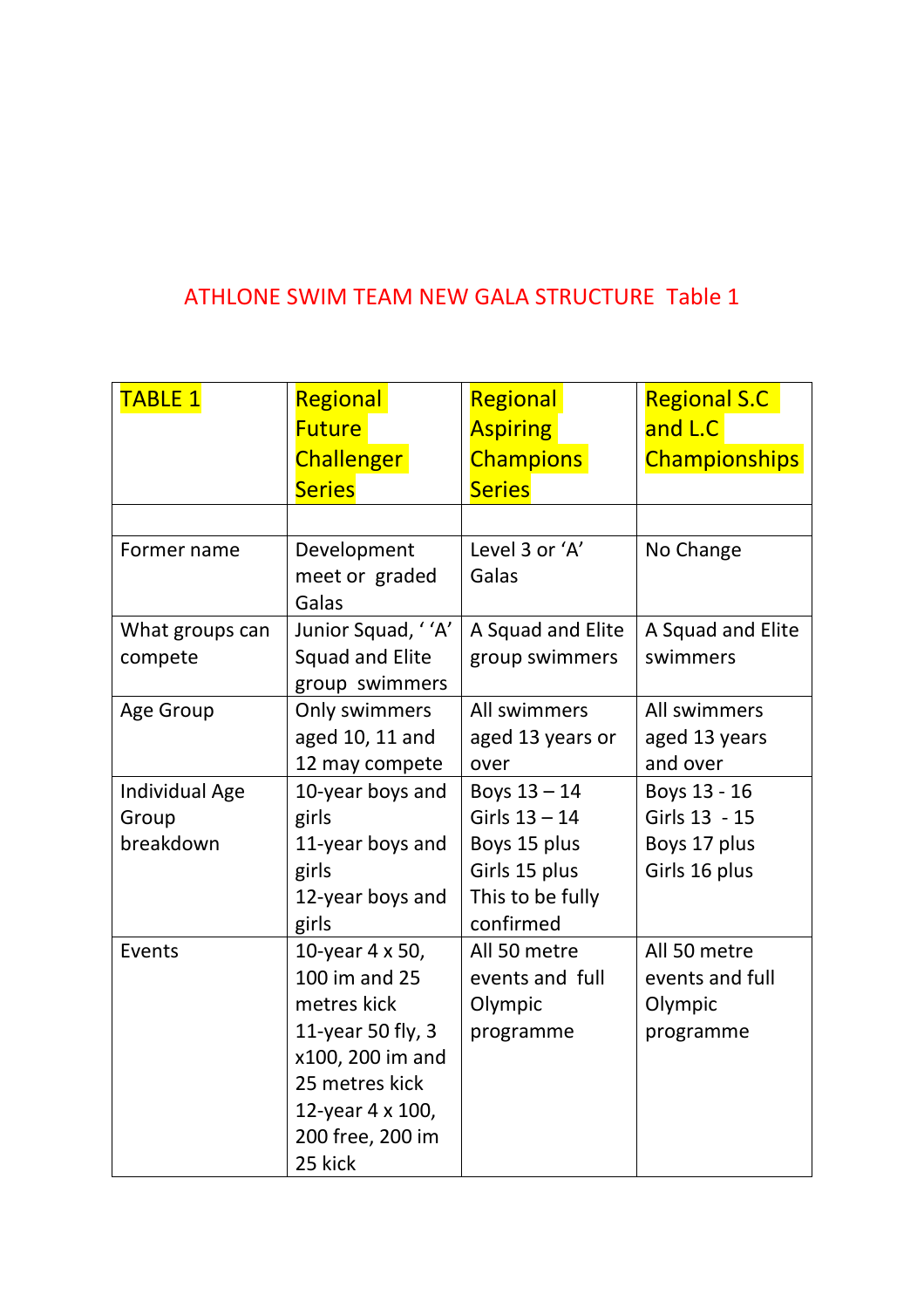Please note there will be no qualifying times for the Regional Aspiring Series but entry times will be needed to swim in 400, 800 and 1500 metre events. In the Future challenger Series, a reward system of bands will be awarded for achieving 'A' Graded times. Please refer to Table

| <b>TABLE 2</b>     | <b>Regional Swim</b><br><b>Festival</b> | <b>Irish Summer</b><br><b>Nationals</b><br><b>Division 2</b> | <b>Irish Summer</b><br><b>Nationals</b> |
|--------------------|-----------------------------------------|--------------------------------------------------------------|-----------------------------------------|
|                    |                                         |                                                              |                                         |
| <b>Former Name</b> | New event                               | No change                                                    | No change                               |
| What groups        | 'A' Squad and                           | <b>Elite Squad</b>                                           | <b>Elite Squad</b>                      |
| can compete        | <b>Elite Squad</b>                      | swimmers                                                     | swimmers                                |
|                    | swimmers                                |                                                              |                                         |
| <b>Age Groups</b>  | 12, 13, 14, 15,                         | 12, 13, 14, 15,                                              | 13, 14, 15, 16,                         |
|                    | 16, 17 and over                         | 16, 17 and over                                              | 17 and over                             |
| Events             | <b>TBD For</b>                          | <b>Full Olympic</b>                                          | <b>Full Olympic</b>                     |
|                    | swimmers not                            | programme                                                    | programme                               |
|                    | qualified for                           | and 50 metre                                                 | and 50 metre                            |
|                    | Div 2 or 1                              | events                                                       | events                                  |

## ATHLONE SWIM TEAM NEW GALA STRUCTURE Table 2

Please Note: The Irish Summer Nationals in both divisions will require qualifying times. Times not yet published.

| <b>TABLE 3</b> | <b>McCullagh</b> | Irish S.C and        | <b>Super Series</b>   |
|----------------|------------------|----------------------|-----------------------|
|                | International    | <b>L.C Nationals</b> |                       |
|                |                  |                      |                       |
|                | Elite Squad      | Elite Squad          | Open only to          |
|                |                  |                      | <b>National Squad</b> |
|                |                  |                      | swimmers              |
| Qualifying     | Qualifying       | Qualifying           |                       |
|                | times to be      | times to be          |                       |
|                | confirmed        | confirmed            |                       |
|                |                  |                      |                       |

Please Note: There are no changes to these competitions from previous years on table 3 above and all details will be posted on the notice board and club website.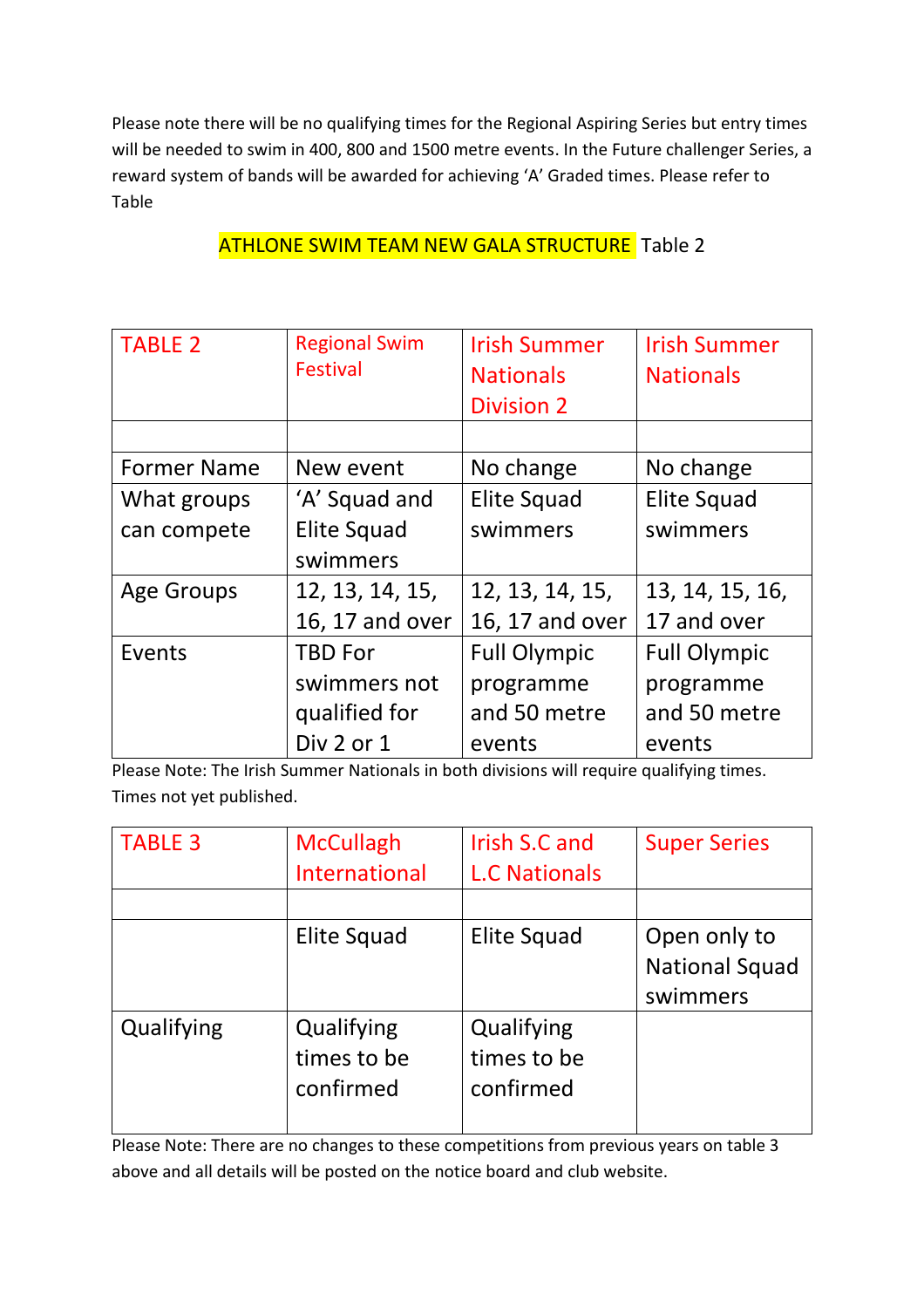# **All swim Ireland competitions can be found at https://www.swimireland.ie/competitions-events**

# **Connacht Region Future Challenger Meet Structure 2021-2022 Table 3**

# **Olympic Band Rewards**

The Swim Ireland Meet Programme is a programme of classification of Swim Meets designed to ensure that all swimmers can swim in competitions which are specific to their ability. The programme follows a sequential swimming development model in age bands commencing with fun type "galas" at club level through to National Meets.

The Development and Qualifying Meet structure is now replaced with two new models:

- Regional Future Challenger Series from 10 to 12 years
- Regional Aspiring Champions Series from 13 years upwards

Details of characteristics of these new structures are available on the latest version of Swim Ireland's Swimming Domestic Competition Plan (2021-2022 Season) Explanatory Notes. A graphical representation of the pathway is included in this document as Annex 1.

There are some supplementary aspects associated with the Future Challenger Series relating to their running across multiple venues within each window of opportunity (as per previous Development Meets being run across three sub-regions within Connacht) in addition to the inclusion of an award system where swimmers will be awarded bands having achieved a qualifying standard as laid out below. There will be a two-tier reward structure in place.

Future Challenger Series Qualification Times - "B" Band On achieving a B-time, the athlete will receive **a two-toned championship Band** -- White and colour representing the event. There are five to collect:

| $Green/White =$ | $Blue/White =$      | Yellow/White = Butterfly |
|-----------------|---------------------|--------------------------|
| Backstroke      | <b>Breaststroke</b> |                          |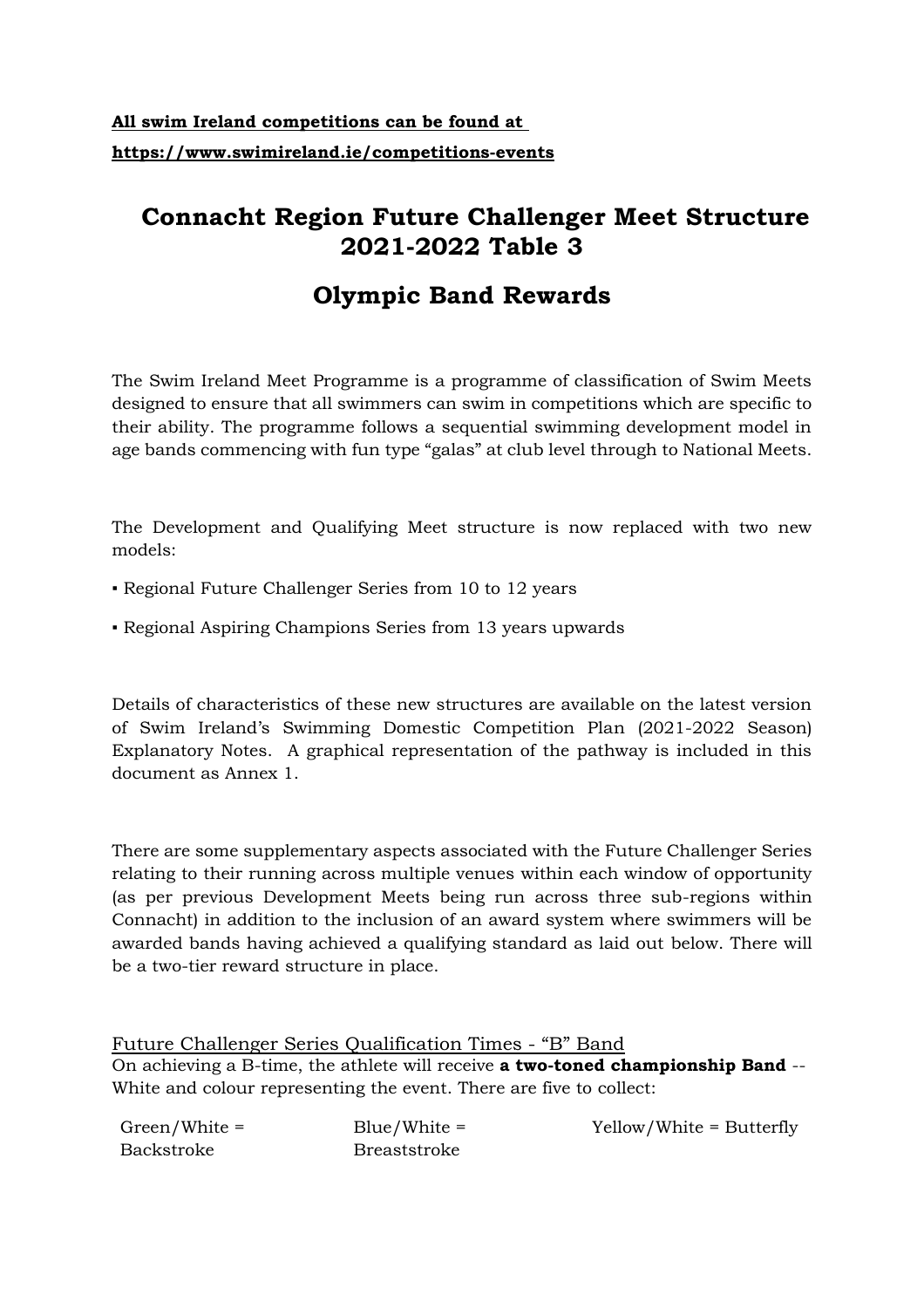## Red/White = Freestyle Black/White = Individual Medley

| <b>Boys</b>    | <b>Boys</b>    | <b>Boys</b> | Event            | Girls          | Girls    | Girls          |
|----------------|----------------|-------------|------------------|----------------|----------|----------------|
| 10             | 11             | 12          |                  | 10             | 11       | 12             |
| .48            |                | ٠.          | 50 Backstroke    | .48            |          |                |
|                | 1.46           | 1.39        | 100 backstroke   |                | 1.46     | 1.41           |
| .54            |                |             | 50 Breaststroke  | .54            |          |                |
| ä,             | 1.58           | 1.51        | 100 Breaststroke |                | 1.58     | 1.53           |
| .56            | .52            | $\equiv$    | 50 Fly           | .56            | .52      | $\blacksquare$ |
| $\blacksquare$ | $\blacksquare$ | 1.46        | <b>100 Fly</b>   | $\blacksquare$ | $\equiv$ | 1.48           |
| .46            | ٠              | ÷           | 50 Freestyle     | .46            | ٠        | ٠              |
| ۰              | 1.32           | ٠           | 100 Freestyle    |                | 1.42     | ٠              |
| ۰              |                | 3.20        | 200 Freestyle    | ٠              | ٠        | 3.24           |
| 1.52           |                |             | 100 IM           | 1.52           |          |                |
|                | 4.00           | 3.50        | 200 IM           |                | 4.00     | 3.54           |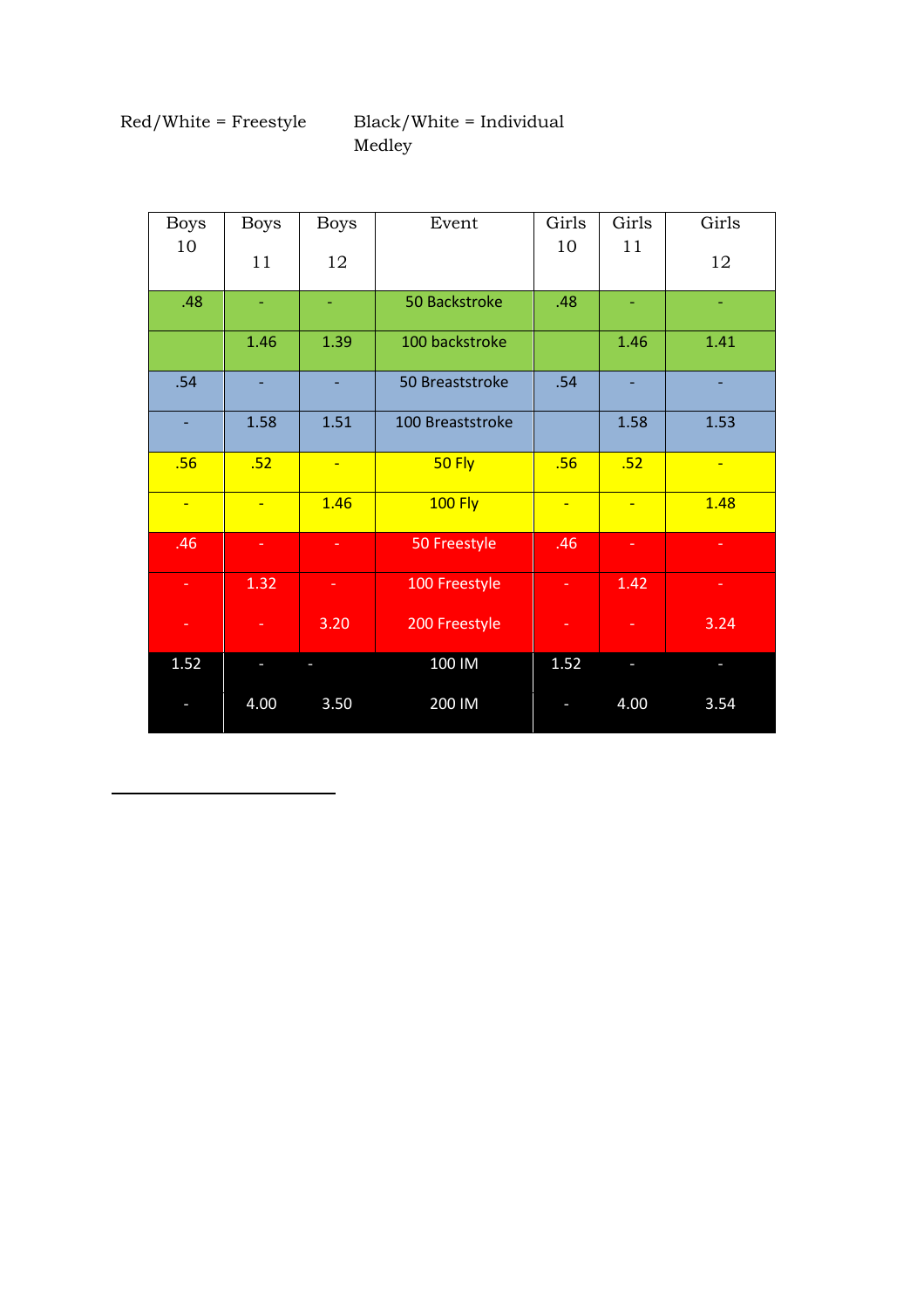#### Future Challenger Series Qualification Times - "Olympic Ring"

Athletes achieving an "A" time will receive a **solid-colour Olympic Ring** band specific to the event qualified in, and on a later date, will receive the "A" certificate. Swimmers may represent their club at Regional Qualifying Meets In events they hold **Olympic Rings.** 

When a swimmer has collected all five Olympic rings, even in instances where they change age groups, the swimmer will be awarded a **GOLD BAND.** 

| Green = Backstroke | Blue = Breaststroke       | Yellow= Butterfly      |
|--------------------|---------------------------|------------------------|
| $Red$ = Freestyle  | Black = Individual Medley | Gold = Achieving all 5 |

| Boys 10        | Boys | <b>Boys</b>    | Event            | Girls | Girls | Girls          |
|----------------|------|----------------|------------------|-------|-------|----------------|
|                | 11   | 12             |                  | 10    | 11    | 12             |
| .42            |      | Ξ              | 50 Backstroke    | .42   | ٠     |                |
|                | 1.36 | 1.29           | 100 Backstroke   |       | 1.36  | 1.31           |
| .48            |      | ٠              | 50 Breaststroke  | .48   |       |                |
|                | 1.48 | 1.41           | 100 Breaststroke |       | 1.48  | 1.43           |
| .46            | .42  | $\blacksquare$ | <b>50 Fly</b>    | .46   | .42   | $\blacksquare$ |
| $\blacksquare$ | u,   | 1.36           | <b>100 Fly</b>   | ÷     | ÷     | 1.38           |
| .36            | ÷.   | $\sim$         | 50 Freestyle     | .36   | ÷     | ÷              |
| ÷.             | 1.22 | ÷              | 100 Freestyle    | ÷.    | 1.22  | ÷              |
| ٠              |      | 2.50           | 200 Freestyle    |       |       | 2.54           |
| 1.42           |      |                | 100 IM           | 1.42  |       |                |
|                | 3.30 | 3.20           | 200 IM           |       | 3.30  | 3.24           |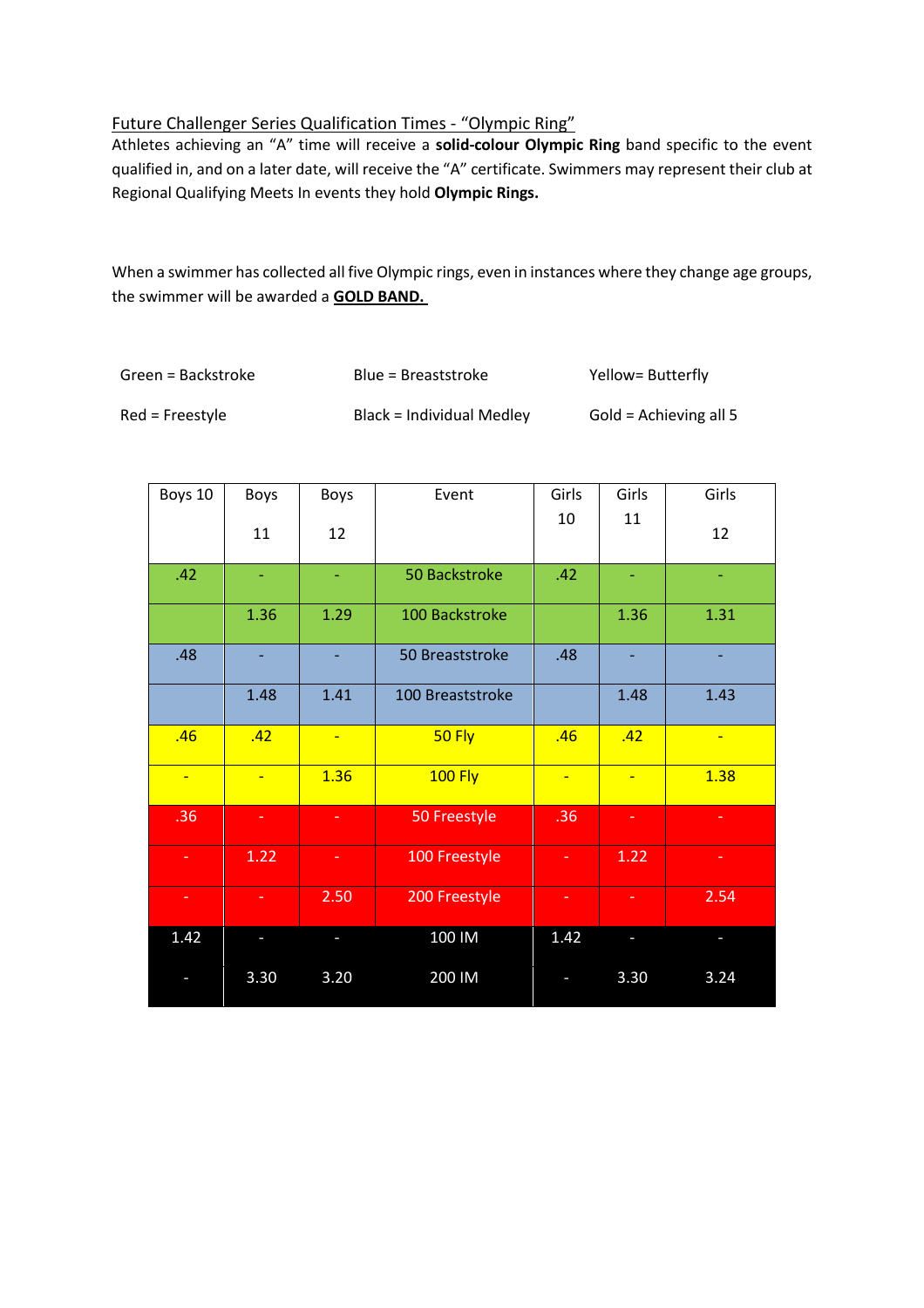# **Glossary of Swimming Terms**

| <b>DNF</b>  | Did not finish                                                                    |
|-------------|-----------------------------------------------------------------------------------|
| <b>DNS</b>  | Did not start                                                                     |
| <b>NS</b>   | No show                                                                           |
| DQ          | Disqualified. A swimmer should be notified by the gala referee with               |
|             | a reason - No time is given                                                       |
| <b>FTR</b>  | Freestyle Team Relay (4 swimmers swim Freestyle)                                  |
| Green Book: | Handbook available from Swim Ireland with details of competitive                  |
|             | swimming at National Level                                                        |
| <b>HDW</b>  | Heat Declared Winners (No finals will be held in this event. The                  |
|             | fastest times in heats are winners)                                               |
| IM          | Individual Medley - swimmer does a set length of each stroke                      |
|             | (Order fly, back, breast free)                                                    |
| LC          | Long Course (each length of the pool $=$ 50 metres)                               |
| <b>MTR</b>  | Medley Team Relay (Order backcrawl, breaststroke, fly, freestyle)                 |
| PB          | Personal best                                                                     |
| QT          | Qualifying Time                                                                   |
| <b>NQT</b>  | No Qualifying Time                                                                |
| <b>RDM</b>  | Regional Development Meet - for swimmers who have not achieved                    |
|             | a time faster than the B Grade cut off                                            |
| <b>RQM</b>  | Regional Qualifying Meet - for swimmers who have achieved a time                  |
|             | faster than the B Grade cut off                                                   |
| <b>SC</b>   | Short Course (each length of the pool $= 25$ metres)                              |
| SI          | Swim Ireland                                                                      |
|             | Straight Finals No heats will be held in this event - normally less entrants than |
|             | lanes in the pool                                                                 |
| Swim Up     | To swim in the age group above swimmers actual age group                          |
| TBD         | To be decided                                                                     |
| Age Group:  | Division of swimmers according to age.                                            |
| <b>FINA</b> | The international governing body for the sport of swimming                        |
| LEN         | Ligue Européenne de Natation (European Swimming League)                           |
| Scratch:    | To withdraw a swimmer from an event before the start of the                       |
|             | competition                                                                       |
| Heat Sheet: | A printed order of events by session with swimmers listed by heat                 |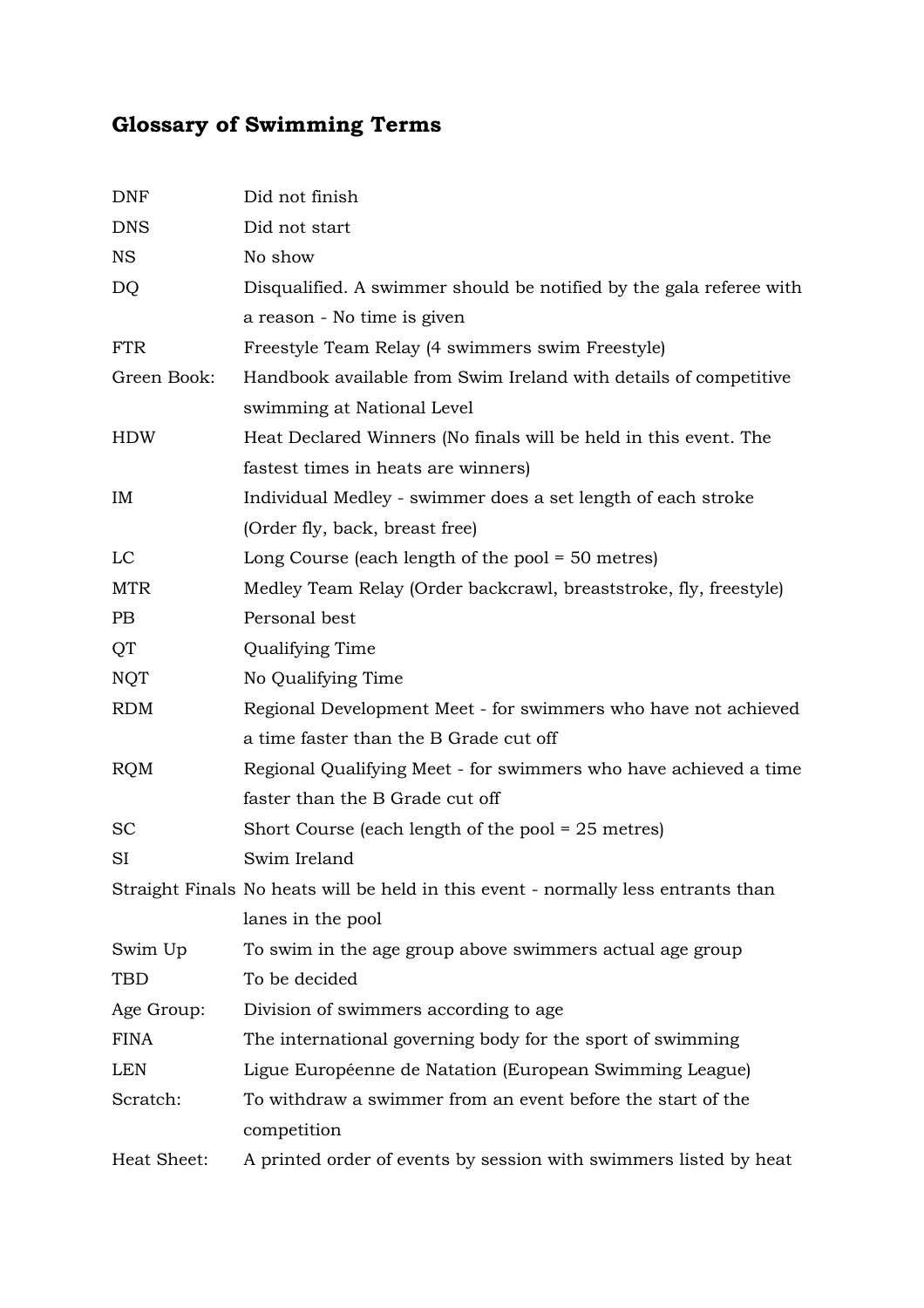|          | and lane (with team and entry time)                                  |
|----------|----------------------------------------------------------------------|
| Swim Off | A race after the scheduled event to break a tie. The only            |
|          | circumstance that warrants a Swim-off is to determine which          |
|          | swimmer makes finals.                                                |
| Starter: | The official in charge of signalling the beginning of a race and     |
|          | insuring that all swimmers have a fair take-off                      |
| Split    | A swimmer's intermediate time in a race. Splits are registered every |
|          | 50 metres (or 25 metres depending on the pool and the equipment      |
|          | on hand)                                                             |
| Referee: | The head official at a swim meet                                     |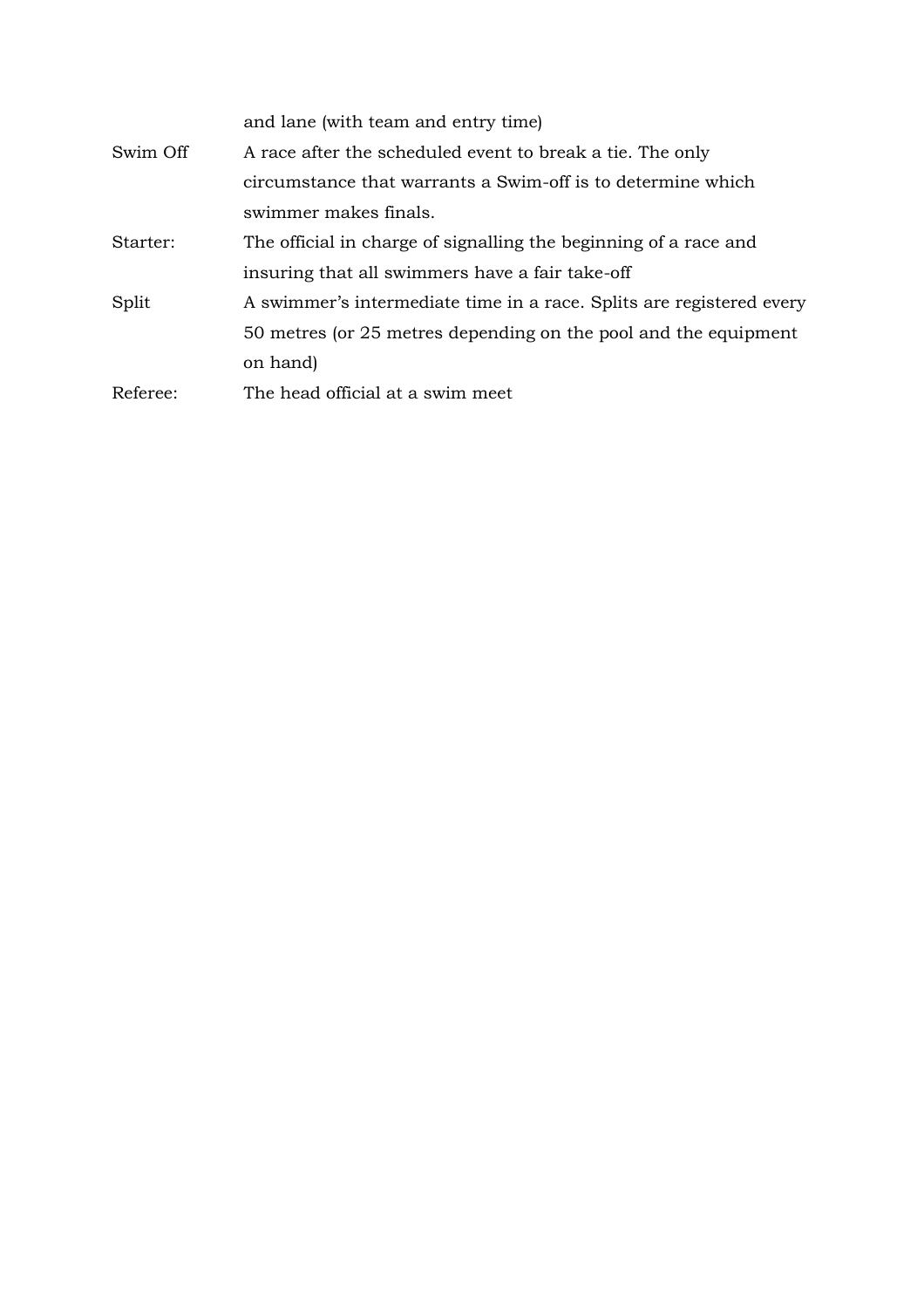# **Improve Your Technique...**

#### *Frontcrawl Turns*

- Approach fast, holding your breath for last three strokes into the wall
- Drop the head down to bring the legs over faster and stay in a tucked position for the fastest roll
- One arm stays by the hip while the opposite arm pulls the body over
- Both feet hit the wall with the feet facing slightly sidewards, with the swimmer on his back but ever so slightly angled to the side
- The legs should be flexed at 90º to allow for a maximum drive off the wall
- The push off from the wall should see the body about 1.5 feet deep making sure you push forward, not down or up
- The arms should be squeezed against the ears, one hand on top of the other, fully extended, and the eyes should be looking straight down (NB: Don't tuck the chin in)
- Begin the kick slightly after the push away from the wall using 3 to 4 powerful Butterfly kicks and ascend to the surface with a flutter kick.
- Begin the stroke after the body has reached the surface and not before
- On a longer distance race it is recommended to breathe immediately after each turn but sprinters should keep the head down for one stroke after the turn

#### Common Mistakes

- (1) Throwing the legs straight over (4) Poor streamlining off the wall
- (2) Breathing into the approach (5) Turning the body around at the wall and
- (3) Gliding into the turn onto the front

#### *Backcrawl Turns*

- From the flags learn to know exactly how many strokes to the wall before you turn
- On the last stroke bring the arm over whilst turning over onto the front
- At this point you basically complete a Frontcrawl turn but end up on your back
- It is a slightly deeper underwater push off the wall with the body approximately 2 foot under the surface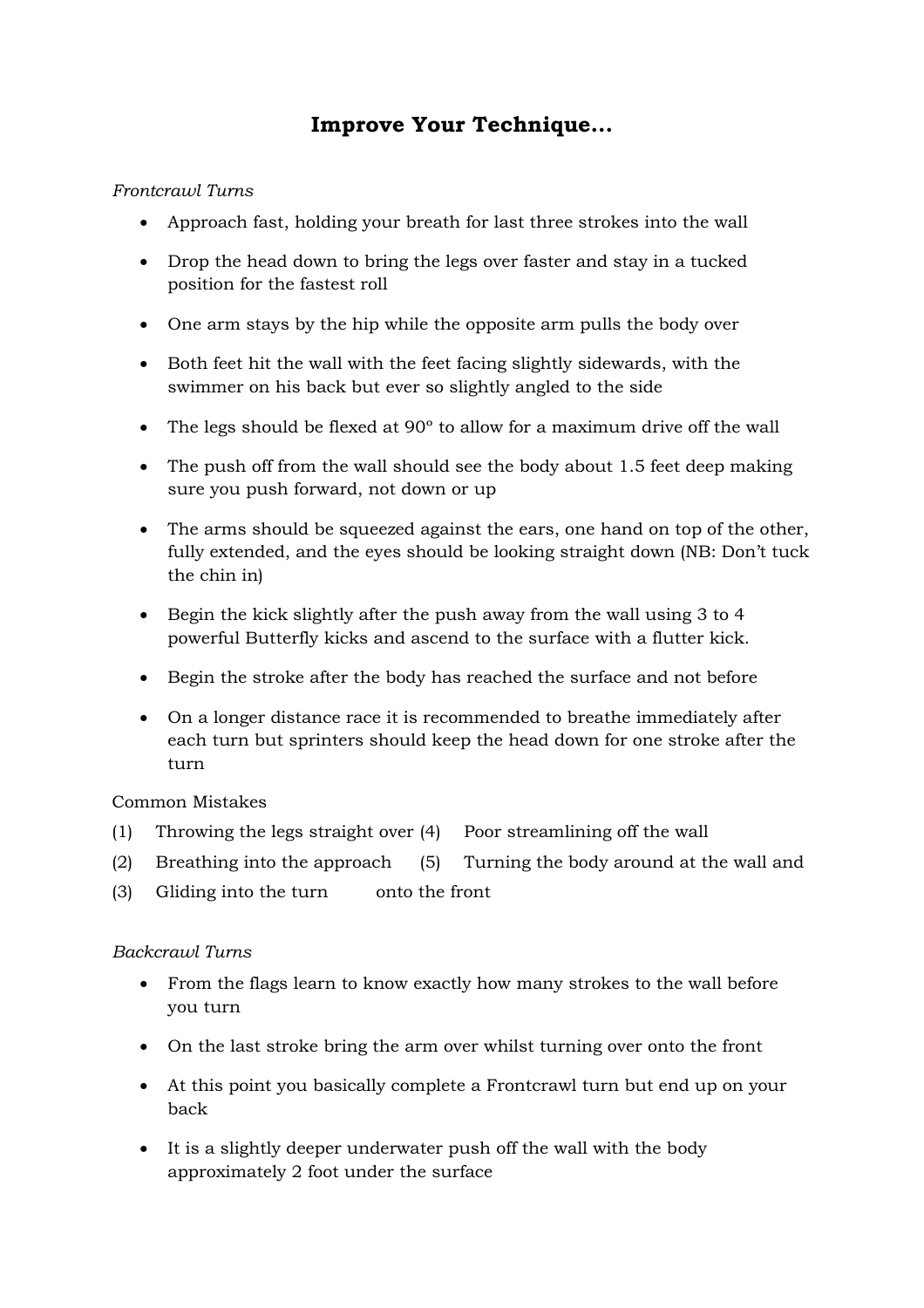- The rules allow you to kick 15 metres underwater on the start & turn. Having a strong Butterfly kick is a huge advantage, but most swimmers will not kick this far. The danger is that fatigue may set in at the final part of the race
- Again, make sure the body reaches the surface before you begin your first pull

#### Common Mistakes

- (1) Turning too early (3) Poor streamlining off the wall
- (2) Turning onto the front which will (4) Beginning the first armstroke
- 
- lead to disqualification when too deep under the surface.

#### *Butterfly Turns*

- Approach the wall at speed and keep the head down on the last stroke
- Both hands must touch the wall simultaneously, but keep the shoulders in line with the surface until the touch is made
- Use a powerful kick on the last stroke, trying to touch the wall with the arms fully extended
- On touching the wall, lean back keeping the head and chin as close to the surface. The legs are brought up under the body together and placed on the wall (pull the knees into the gut)
- Flex the arms on the touch but avoid pulling the body into the wall, release one arm as quickly as possible and tuck into the side
- The opposite arm releases from the wall in a high elbow manner close to the head, entering the water with as little splash as possible
- Before the push the feet are facing sidewards approximately 50 cm under the water
- Bring the arms and hands together and push off slightly down if doing a lot of fly kicks under and horizontally if doing fewer kicks off the wall (approx 1.5 feet under the surface)

#### Common Mistakes

- (1) Pulling the body too high out of the water
- (2) Turning the body onto the front before pushing off
- (3) Pushing off too near the surface of the water
- (4) Taking two breaths on the turn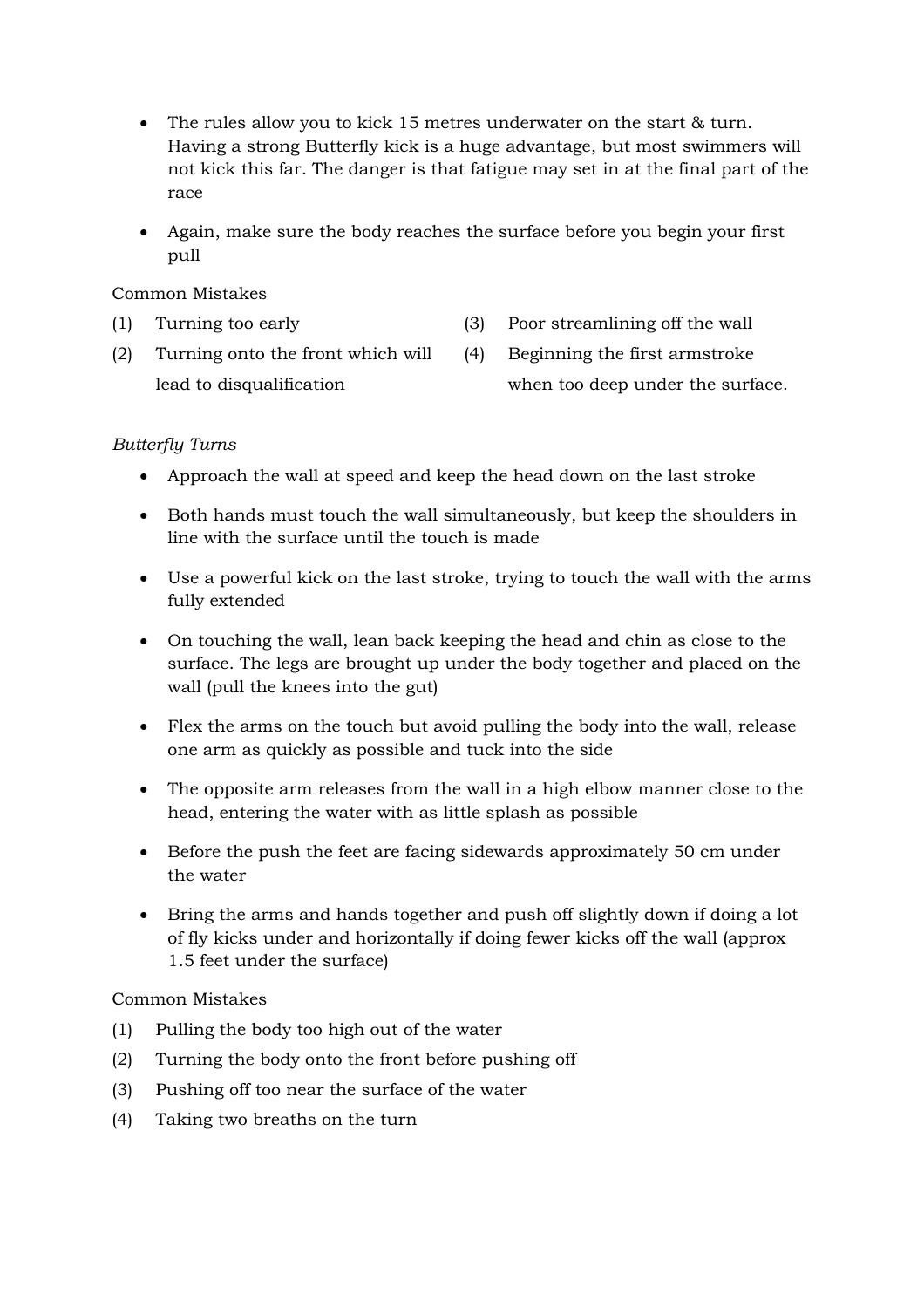#### *Breaststroke Turns*

- The Breaststroke turn has the exact same approach and turn off the wall as in Butterfly
- Push slightly down to a depth of approximately 2 feet
- Drive off the wall, hold for a moment in a streamlined position, and begin the pull out
- Keep the pull out narrow and drive the hands back to the legs. One dolphin kick may be executed during the pull out phase
- Recover the arms in under the body and use a strong narrow kick and rise to the surface
- The head must break the surface for a breath before the end of the outsweep of the first stroke

#### Common Mistakes

- (1) Pulling the body too high out of the water
- (2) Turning the body onto the front before pushing off
- (3) Pushing off too near the surface of the water
- (4) Taking two breaths on the turn
- (5) Using more than one Breaststroke kick during the pullout
- (6) Kicking Frontcrawl legs whilst pushing off

#### *Individual Medley Turns*

Butterfly to Backcrawl

• This is the same as a regular Butterfly turn but on the push off you go from the side onto the back and use your Butterfly kick as normal

Breaststroke to Freestyle

• Again this is the same as a Butterfly turn to a Backcrawl turn except on the push, where the body is on the front and use your normal freestyle kick

Backcrawl to Breaststroke

- Normal touch turn
- Somersault turn
- Modified Naber turn

\*These turns will be covered by the Coach to avoid any confusion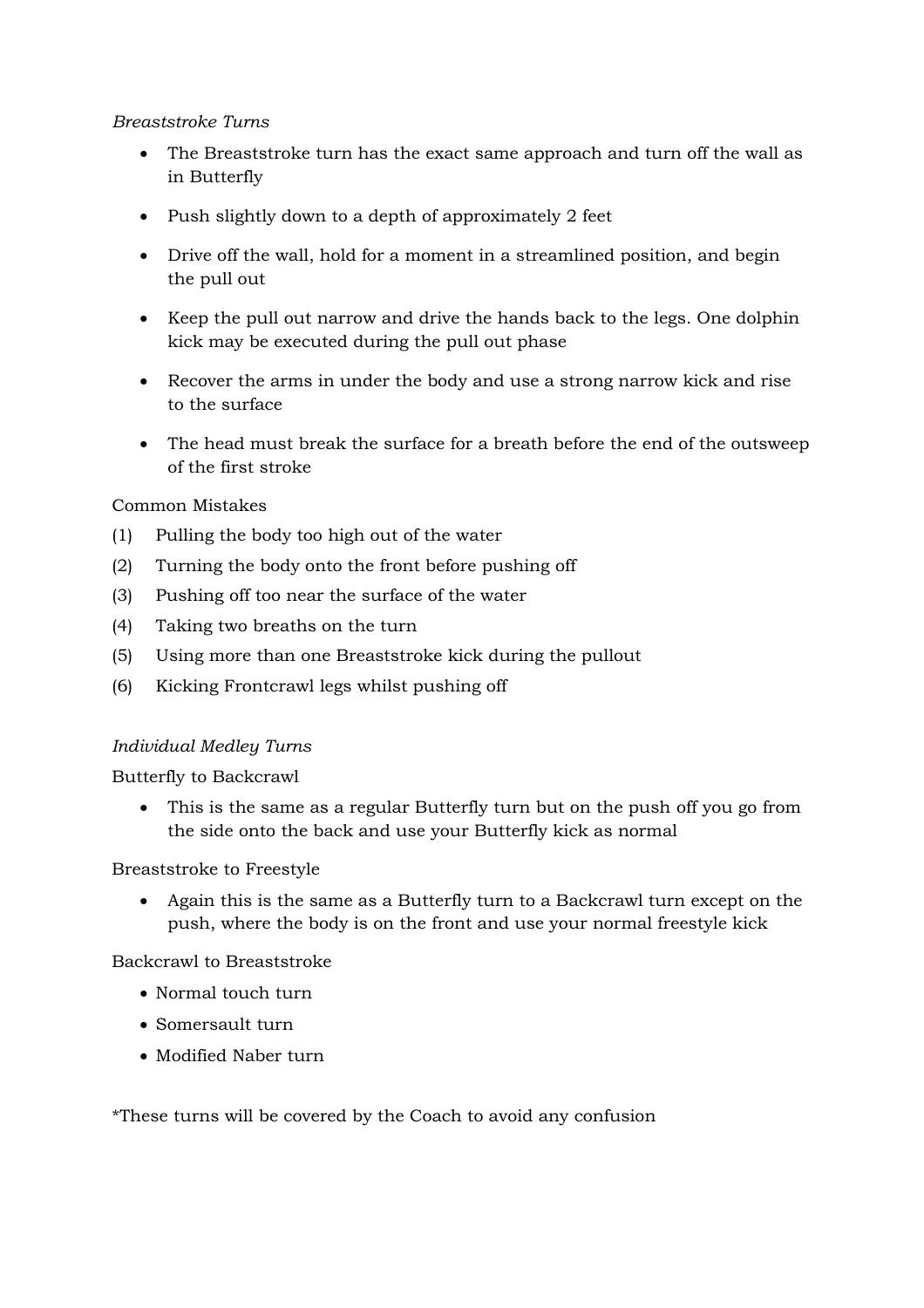# **"A" Squad Time Trial League 2021/2022**

Conditions:

- There will 8 Time Trials throughout the year, so each swimmer will swim all four strokes twice. These will be held on the first Friday of each month at 4.00pm.
- Results will be posted on the notice board a few days after each Time Trial.
- Prizes will be presented to the top 3 swimmers in each age group at the end of the year.
- Ages will be age on day of swim.

#### **Qualifying Standards:**

| FREESTYLE 100M |           |                 |                 |                 |                  |               |
|----------------|-----------|-----------------|-----------------|-----------------|------------------|---------------|
| <b>UNDER 9</b> | UNDER 10  | <b>UNDER 11</b> | <b>UNDER 12</b> | <b>UNDER 13</b> | $13 +$           | <b>POINTS</b> |
| 1.26-1.30      | 1.22-1.26 | 1.18-1.22       | 1.14-1.18       | $1.10 - 1.14$   | $1.06 - 1.10$ 10 |               |
| 1.30-1.34      | 1.26-1.30 | 1.22-1.26       | 1.18-1.22       | 1.14-1.18       | $1.10 - 1.14$ 8  |               |
| 1.34-1.38      | 1.30-1.34 | $1.26 - 1.30$   | 1.22-1.26       | 1.18-1.22       | 1.14-1.18 7      |               |
| 1.38-1.42      | 1.34-1.38 | 1.30-1.34       | 1.26-1.30       | 1.22-1.26       | $1.18 - 1.22$ 6  |               |
| 1.42-1.46      | 1.38-1.42 | 1.34-1.38       | 1.30-1.34       | 1.26-1.30       | $1.22 - 1.26$ 5  |               |
| 1.46-1.50      | 1.42-1.46 | 1.38-1.42       | 1.34-1.38       | 1.30-1.34       | $1.26 - 1.30$ 4  |               |
| 1.50-1.54      | 1.46-1.50 | 1.42-1.46       | 1.38-1.42       | 1.34-1.38       | $1.30 - 1.34$ 3  |               |
| 1.54-1.58      | 1.50-1.54 | 1.46-1.50       | 1.42-1.46       | 1.38-1.42       | 1.34-1.38 2      |               |
| $1.58+$        | $1.54+$   | $1.50+$         | $1.46+$         | $1.42+$         | $1.38+$          | 1             |

#### BACKSTROKE 100M

| <b>UNDER 9</b> | UNDER 10      | <b>UNDER 11</b> | <b>UNDER 12</b> | <b>UNDER 13</b> | $13+$            | <b>POINTS</b> |
|----------------|---------------|-----------------|-----------------|-----------------|------------------|---------------|
| 1.38-1.42      | 1.34-1.38     | 1.30-1.34       | 1.26-1.30       | $1.22 - 1.26$   | $1.18 - 1.22$ 10 |               |
| 1.42-1.46      | 1.38-1.42     | 1.34-1.38       | 1.30-1.34       | 1.26-1.30       | $1.22 - 1.26$ 8  |               |
| 1.46-1.50      | 1.42-1.46     | 1.38-1.42       | 1.34-1.38       | 1.30-1.34       | 1.26-1.30 7      |               |
| 1.50-1.54      | 1.46-1.50     | 1.42-1.46       | 1.38-1.42       | 1.34-1.38       | $1.30 - 1.34$ 6  |               |
| 1.54-1.58      | 1.50-1.54     | $1.46 - 1.50$   | $1.42 - 1.46$   | 1.38-1.42       | 1.34-1.38 5      |               |
| 1.58-2.02      | 1.54-1.58     | 1.50-1.54       | 1.46-1.50       | $1.42 - 1.46$   | 1.38-1.42 4      |               |
| 2.02-2.06      | 1.58-2.02     | 1.54-1.58       | 1.50-1.54       | 1.46-1.50       | $1.42 - 1.46$ 3  |               |
| 2.06-2.10      | $2.02 - 2.06$ | 1.58-2.02       | 1.54-1.58       | 1.50-1.54       | $1.46 - 1.50$ 2  |               |
| $2.10+$        | $2.06+$       | $2.02+$         | $1.58+$         | $1.54+$         | $1.50+$          | 1             |